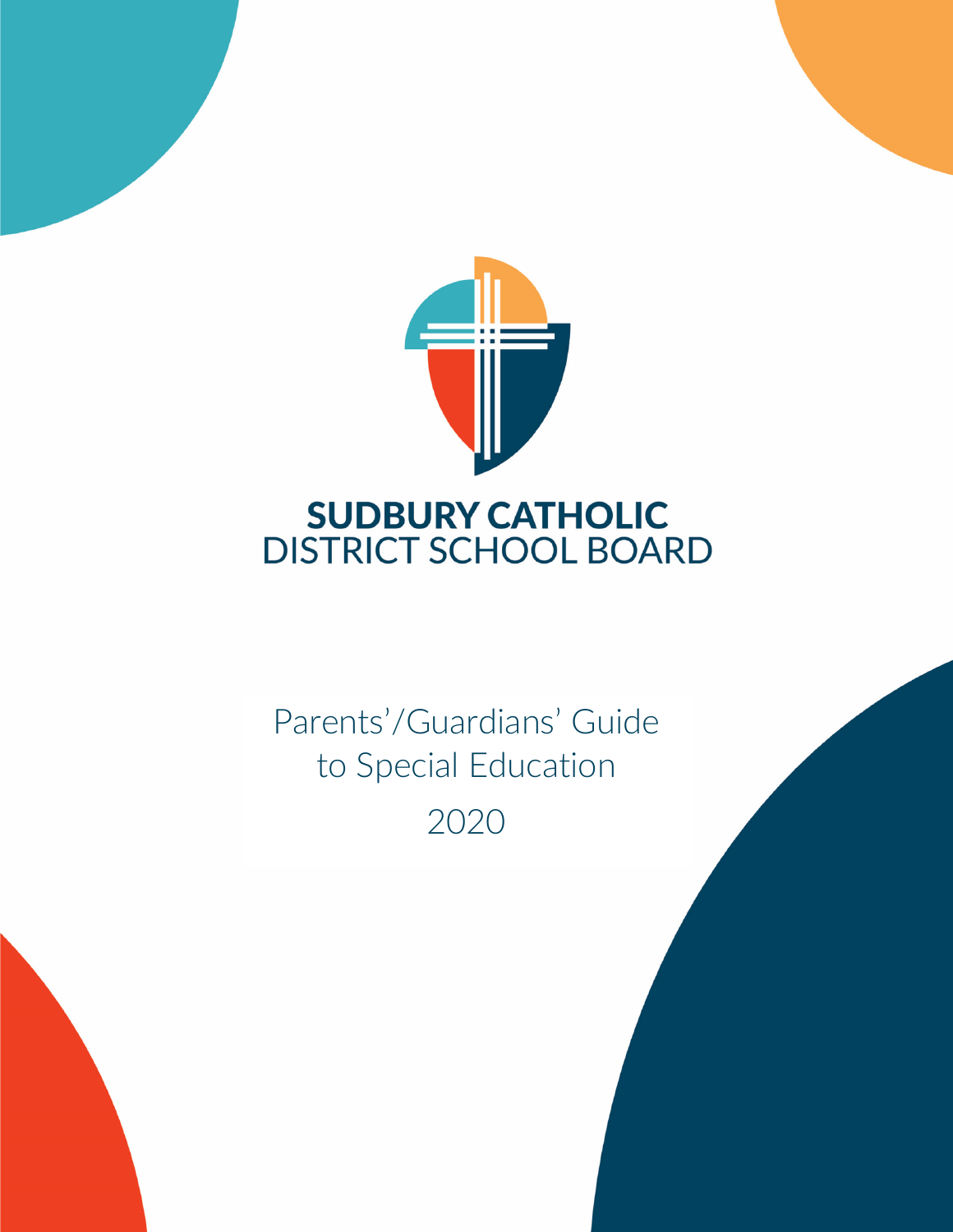

## **What are the Sudbury Catholic District School Board's Goals and Objectives for exceptional students?**

## **GOALS**

Schools under the jurisdiction of the Sudbury Catholic District School Board exist primarily to assist parents in developing to the fullest, the academic, the intellectual, spiritual, physical, cultural and moral growth of their children.

The aims of education for exceptional pupils are essentially the same as those for all other students.

- A) To develop completely their individual talents as members of society and as unique and responsible Christian persons.
- B) To provide them with opportunities to grow in Faith and in an understanding of the nature and purpose of life.

## **OBJECTIVES**

- A) To provide, within special education funding provided by the Ministry of Education, and other initiatives or opportunities, programs and services for students with special education needs according to the area of exceptionality defined by the Ministry of Education.
- B) To co-operate with other school boards and community agencies when necessary in order to provide a full range of programs and services designed to meet the needs of students with diverse abilities.
- C) To provide within special education funding provided by the Ministry of Education and other initiatives or opportunities, as many resources as possible and practical at the community school level such that most exceptional pupils can remain with their fellow pupils in the regular classroom.

The Education Act requires that school boards provide, or purchase from another board, special education programs and services for their exceptional pupils. The purpose of this parent's guide is to provide you with information about the Identification, Placement, and Review Committee (IPRC), and to set out for you the procedures involved in identifying a pupil as "exceptional", deciding the pupil's placement, or appealing such decisions if you do not agree with the IPRC.

**\_\_\_\_\_\_\_\_\_\_\_\_\_\_\_\_\_\_\_\_\_\_\_\_\_\_\_\_\_\_\_\_\_\_\_\_\_\_\_\_\_\_\_\_\_\_\_\_\_\_\_\_\_\_\_\_\_\_\_\_\_\_\_\_\_\_\_\_\_\_\_\_\_\_\_\_\_\_**

If, after reading this guide, you require more information, please see the Board's list of contacts at the end of the document.

Notes:

- If you wish to receive this parents' guide in Braille, large print, or audio format, please contact the Board at the address or telephone number shown on the last page of this guide.
- When used in this guide, the word "parent" includes guardian.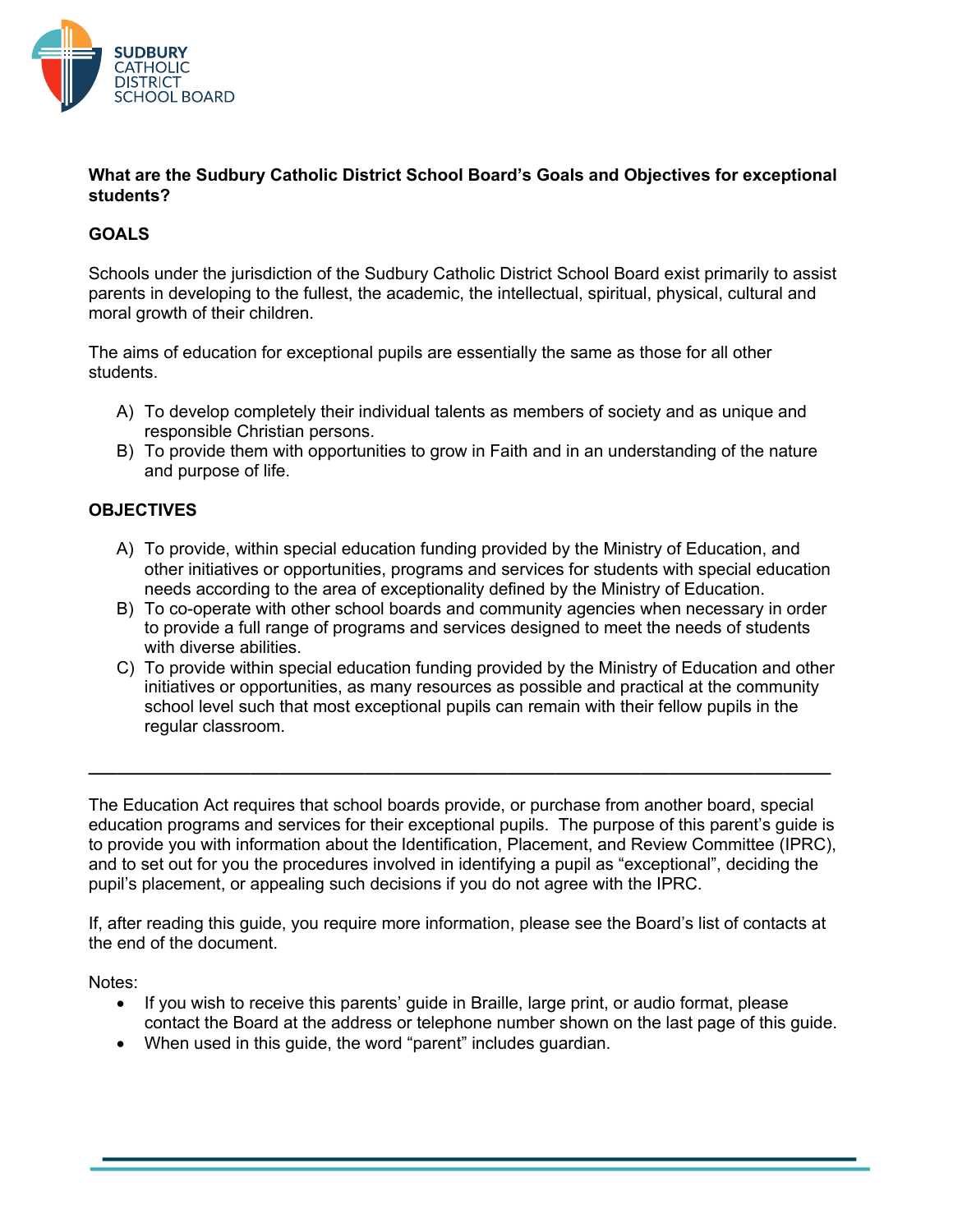

## **What is an Identification Placement and Review Committee (IPRC)?**

Regulation 181/98 requires that all school boards set up IPRC's. An IPRC is composed of at least three persons, one of whom must be a principal or supervisory officer of the board.

- School Principal (Chairperson or designate)
- Superintendent of School Effectiveness (or designate)
- Learning Support Services Consultant Special Education (or designate)
- If applicable, School Principal (of receiving school) (or designate)

Parents are invited and encouraged to attend the meeting.

## **What is the role of the IPRC?**

The IPRC will:

- Decide whether or not your child should be identified as exceptional;
- Identify the areas of your child's exceptionality, according to the categories and definitions of exceptionalities provided by the Ministry of Education and Training;
- Decide an appropriate placement for your child, regular class or special education class; and
- Review the identification and placement at least once in each school year.

## **Who is identified as an exceptional pupil?**

The Education Act defines an exceptional pupil as "a pupil whose behavioural, communicational, intellectual, physical or multiple exceptionalities are such that he or she is considered to need placement in a special education program…" Students are identified according to the categories and definitions of exceptionalities provided by the Ministry of Education.

## **What are the Ministry of Education Categories and Definitions of Exceptionalities and the expectations at the Sudbury Catholic District School Board?**

The following five categories of exceptionalities have been identified in the Education Act definitions of exceptional pupils:

- Behaviour
- Communication
- Intellectual
- Physical
- Multiple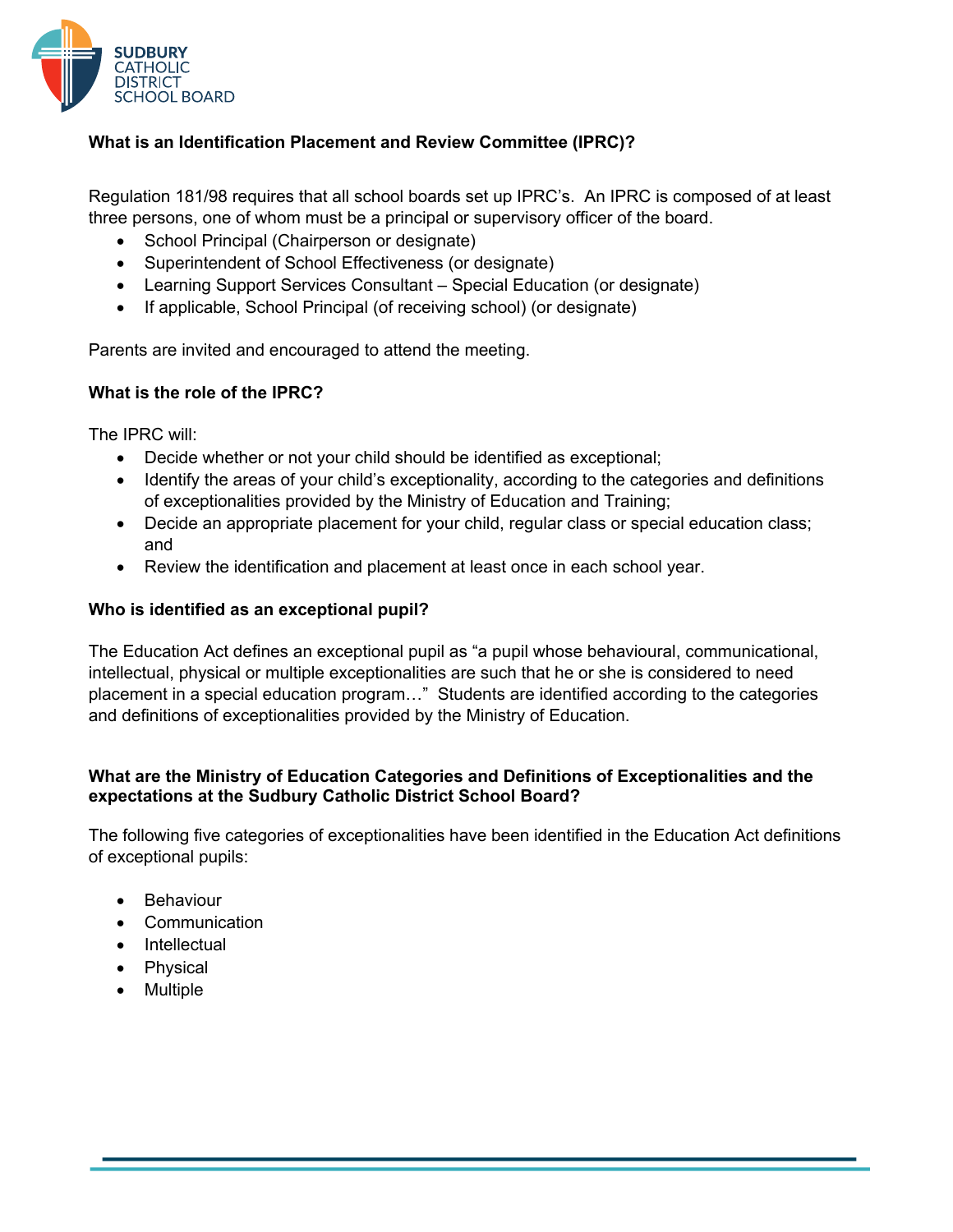

## **Behaviour**

## **Ministry of Education Definition:**

A learning disorder characterized by specific behaviour problems over such a period of time, and to such a marked degree, and of such a nature, as to adversely affect educational performance, and that may be accompanied by one or more of the following:

- 1. An inability to build or to maintain interpersonal relationships;
- 2. Excessive fears or anxieties;
- 3. A tendency to compulsive reaction;
- 4. An inability to learn that cannot be traced to intellectual, sensory, or other health factors, or any combination thereof.

## **Sudbury Catholic District School Board Determination:**

Students being considered for a Behaviour exceptionality require supporting documentation in the form of one of the following:

- a) a psychological assessment completed by a Psychologist/Psychological Associate employed by the Sudbury Catholic District School Board, and/or;
- b) a medical diagnosis by an independent Regulated Health Care Professional, and/or;
- c) a psychological assessment completed by a Psychologist/Psychological Associate.

## **Communication**

## **AUTISM**

## **Ministry of Education Definition:**

A severe learning disorder that is characterized by:

- a) Disturbances in:
	- rate of educational development;
	- ability to relate to the environment;
	- mobility;
	- perception, speech, and language;
- b) Lack of the representational symbolic behaviour that precedes language.

## **Sudbury Catholic District School Board Determination:**

Students being considered for identification under the Autism exceptionality must have a diagnosis of Autism Spectrum Disorder (Autism, Asperger Syndrome, PDD-NOS) made by: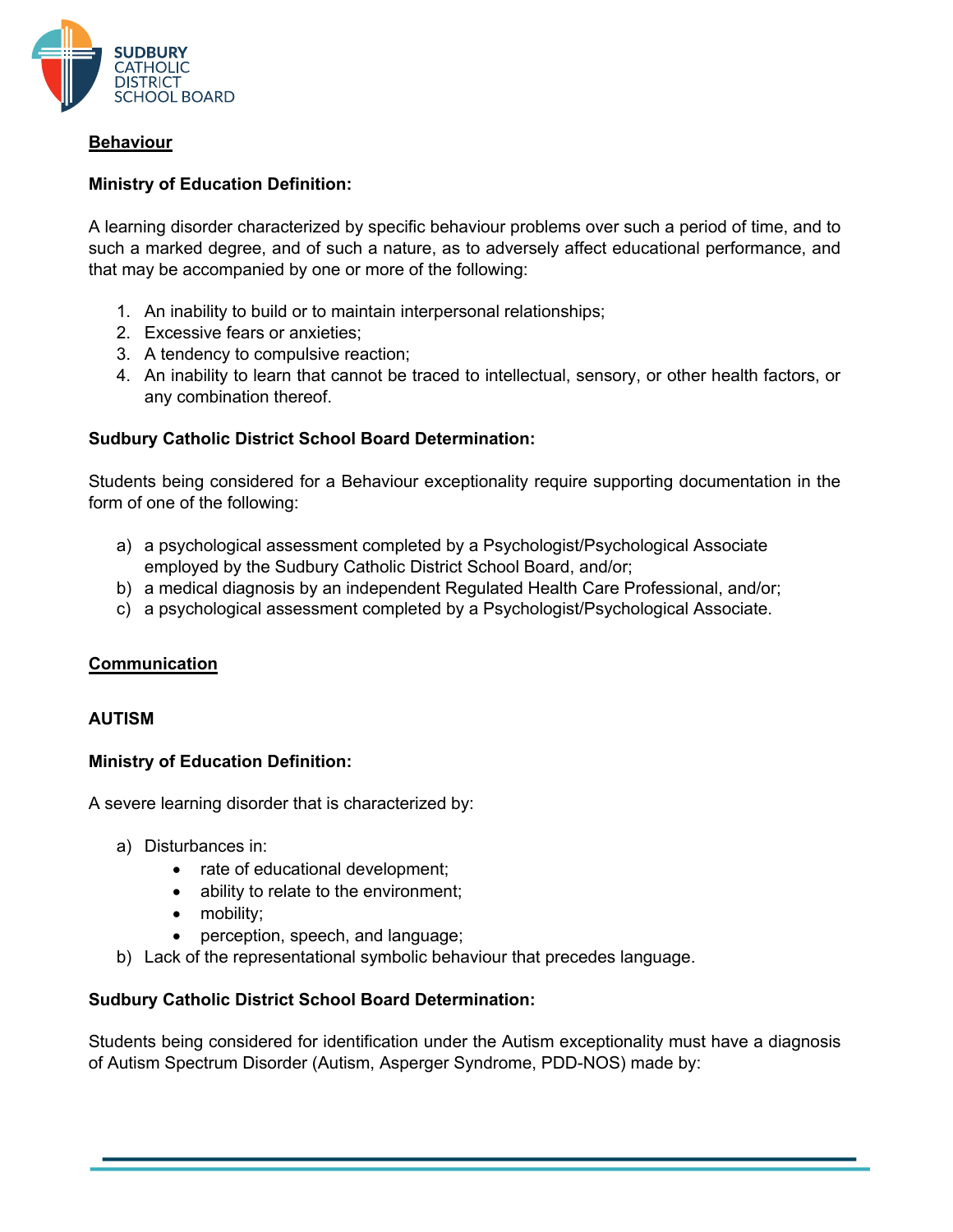

- a) a Psychologist/Psychological Associate employed by the Sudbury Catholic District School Board, and/or;
- b) an independent Regulated Health Care Professional.

This diagnosis must have been communicated to the parent prior to the IPRC meeting.

## **DEAF AND HARD-OF-HEARING**

## **Ministry of Education Definition:**

An impairment characterized by deficits in language and speech development because of a diminished or non-existent auditory response to sound.

## **Sudbury Catholic District School Board Determination:**

Students being considered for identification under the Deaf and Hard-of-Hearing exceptionality must meet the following criteria:

- a) The hearing loss must be:
	- Bilateral;
	- Sensorineural:
	- Moderate (40dB) to profound (+90dB) in nature across all frequencies;
- b) The student has been prescribed personal hearing aids by an audiologist.

In addition, the student may have:

- a personal FM system;
- a sound field system prescribed by an audiologist;
- gaps in written or spoken language;
- ongoing speech or language difficulties;
- a late diagnosis of hearing loss (age +3.5 years) which increases the possibility of school failure.

## **LANGUAGE IMPAIRMENT**

## **Ministry of Education Definition:**

A learning disorder characterized by an impairment in comprehension and/or the use of verbal communication or the written or other symbol system of communication, which may be associated with neurological, psychological, physical, or sensory factors, and which may:

- 1. Involve one or more of the form, content, and function of language in communication; and
- 2. Include one or more of:
	- a. language delay;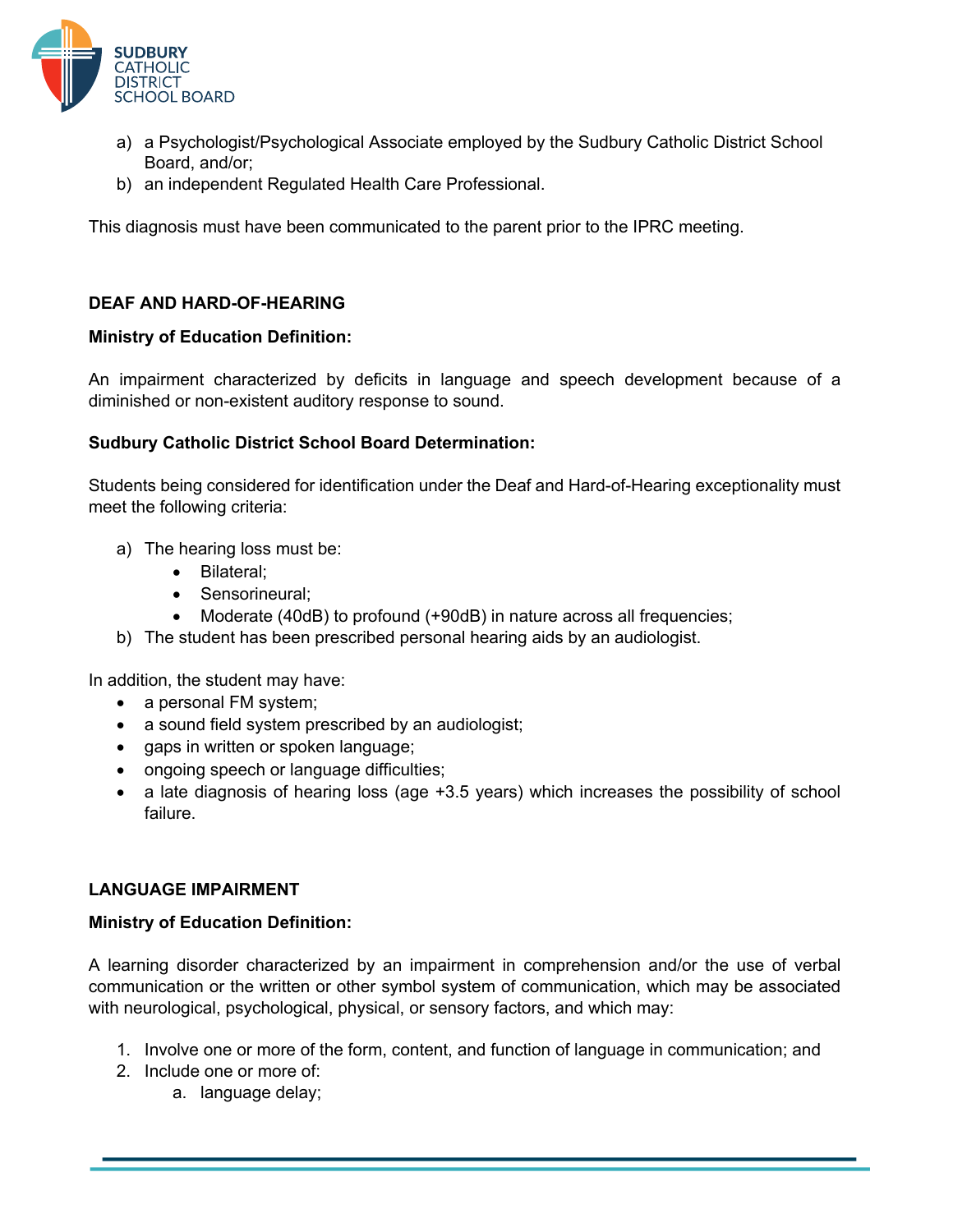

- b. dysfluency;
- c. voice and articulation development, which may or may not be organically or functionally based.

## **Sudbury Catholic District School Board Determination:**

Students being considered for identification under the Language Impairment exceptionality must have moderate-severe language delay as assessed or consulted by a Speech-Language Pathologist employed by the Sudbury Catholic District School Board.

The results of the assessment must have been communicated to the parent(s) by the Speech-Language Pathologist or Psychologist prior to the IPRC meeting.

## **SPEECH IMPAIRMENT**

## **Ministry of Education Definition:**

A disorder in language formulation that may be associated with neurological, psychological, physical, or sensory factors; that involves perceptual motor aspects of transmitting oral messages; and that may be characterized by impairment in articulation, rhythm, and stress.

## **Sudbury Catholic District School Board Determination:**

Students being considered for identification under the Language Impairment exceptionality must have at least a moderate-severe speech delay/disorder as assessed or consulted by a Speech-Language Pathologist employed by the Sudbury Catholic District School Board.

The results of the assessment must have been communicated to the parent(s) by the Speech-Language Pathologist prior to the IPRC meeting.

#### **LEARNING DISABILITY**

#### **Ministry of Education Definition:**

A learning disorder evident in both academic and social situations that involves one or more of the processes necessary for the proper use of spoken language or the symbols of communication, and that is characterized by a condition that:

- 1. Is not primarily the result of:
	- a. impairment of vision;
	- b. impairment of hearing;
	- c. physical disability;
	- d. developmental disability;
	- e. primary emotional disturbance;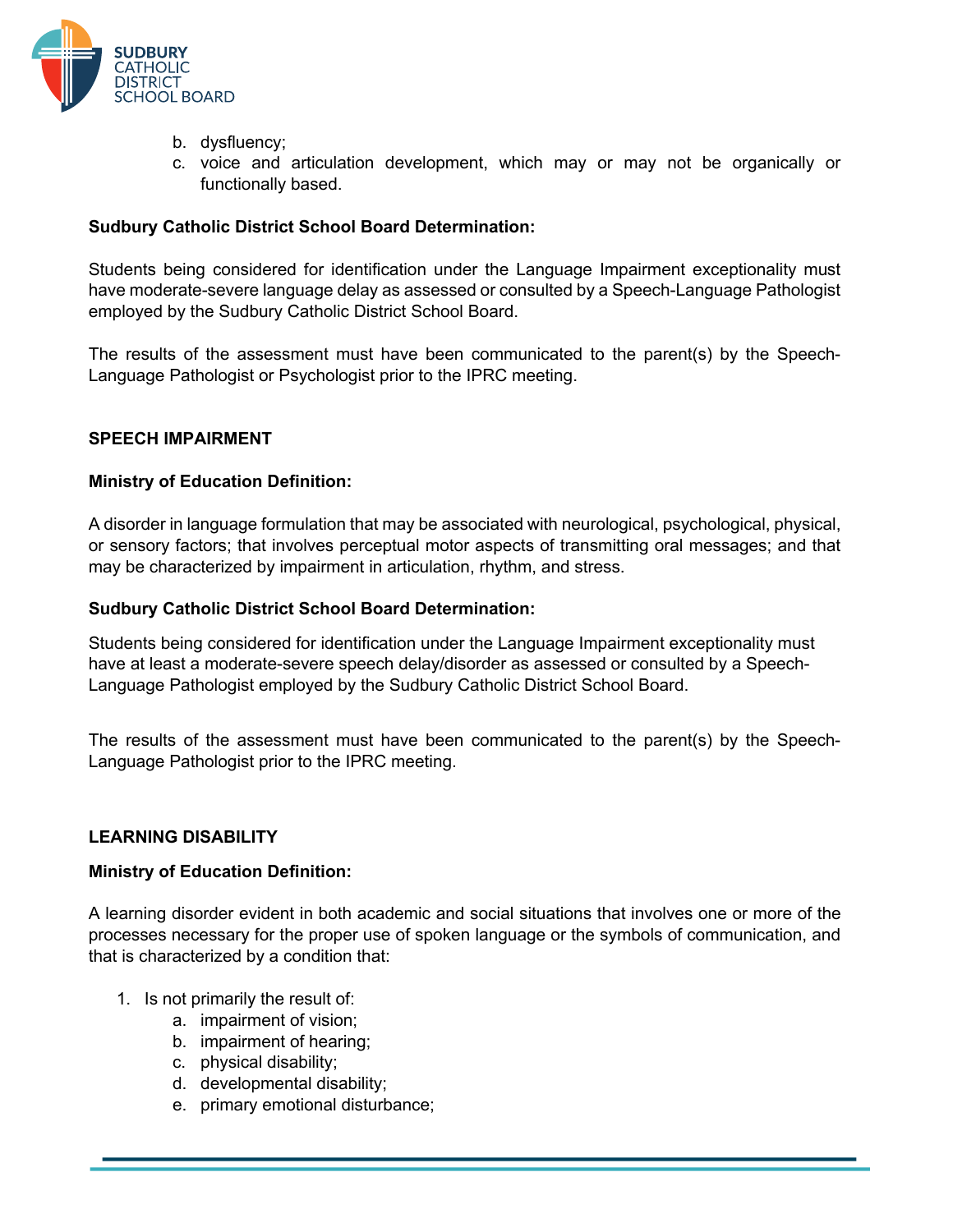

- f. cultural difference;
- 2. Results in a significant discrepancy between academic achievement and assessed intellectual ability, with deficits in one or more of the following:
	- a. receptive language (listening, reading);
	- b. language processing (thinking, conceptualizing, integrating);
	- c. expressive language (talking, spelling, writing);
	- d. mathematical computations; and
- 3. May be associated with one or more conditions diagnosed as:
	- a. a perceptual handicap;
	- b. a brain injury;
	- c. minimal brain dysfunction;
	- d. dyslexia;
	- e. developmental aphasia.

## **Sudbury Catholic District School Board Determination:**

Students being considered for identification under the Learning Disability exceptionality must have a diagnosis made by a Psychologist/Psychological Associate employed by the Sudbury Catholic District School Board who has the authorized area of practice of School Psychology. The Board will consider data (not necessarily the diagnosis) contained in reports by professionals not employed by the Board. Both objective data and overall clinical judgement are used in formulating a diagnosis. All outside assessments are consulted to by the Special Education team and a School Psychologist to confirm diagnosis and accommodations.

Sudbury Catholic District School Board concurs with the position of the Learning Disabilities Association of Ontario:

- "'Learning Disabilities' refers to a variety of disorders that affect the acquisition, retention, understanding, organisation or use of verbal and/or nonverbal information. These disorders result from impairments in one or more psychological processes related to learning, in combination with otherwise average abilities essential for thinking and reasoning. Learning disabilities are specific not global impairments and as such are distinct from intellectual disabilities."
- "Learning disabilities range in severity and invariably interfere with the acquisition and use of one or more of the following important skills:
	- o oral language (e.g., listening, speaking, understanding)
	- o reading (e.g., decoding, comprehension)
	- o written language (e.g., spelling, written expression)
	- o mathematics (e.g., computation, problem solving)"
- "Learning disabilities may also cause difficulties with organisational skills, social perception and social interaction."
- "Learning disabilities are due to genetic, other congenital and/or acquired neurobiological factors. They are not caused by factors such as cultural or language differences, inadequate or inappropriate instruction, socioeconomic status or lack of motivation, although any one of these and other factors may compound the impact of learning disabilities. Frequently learning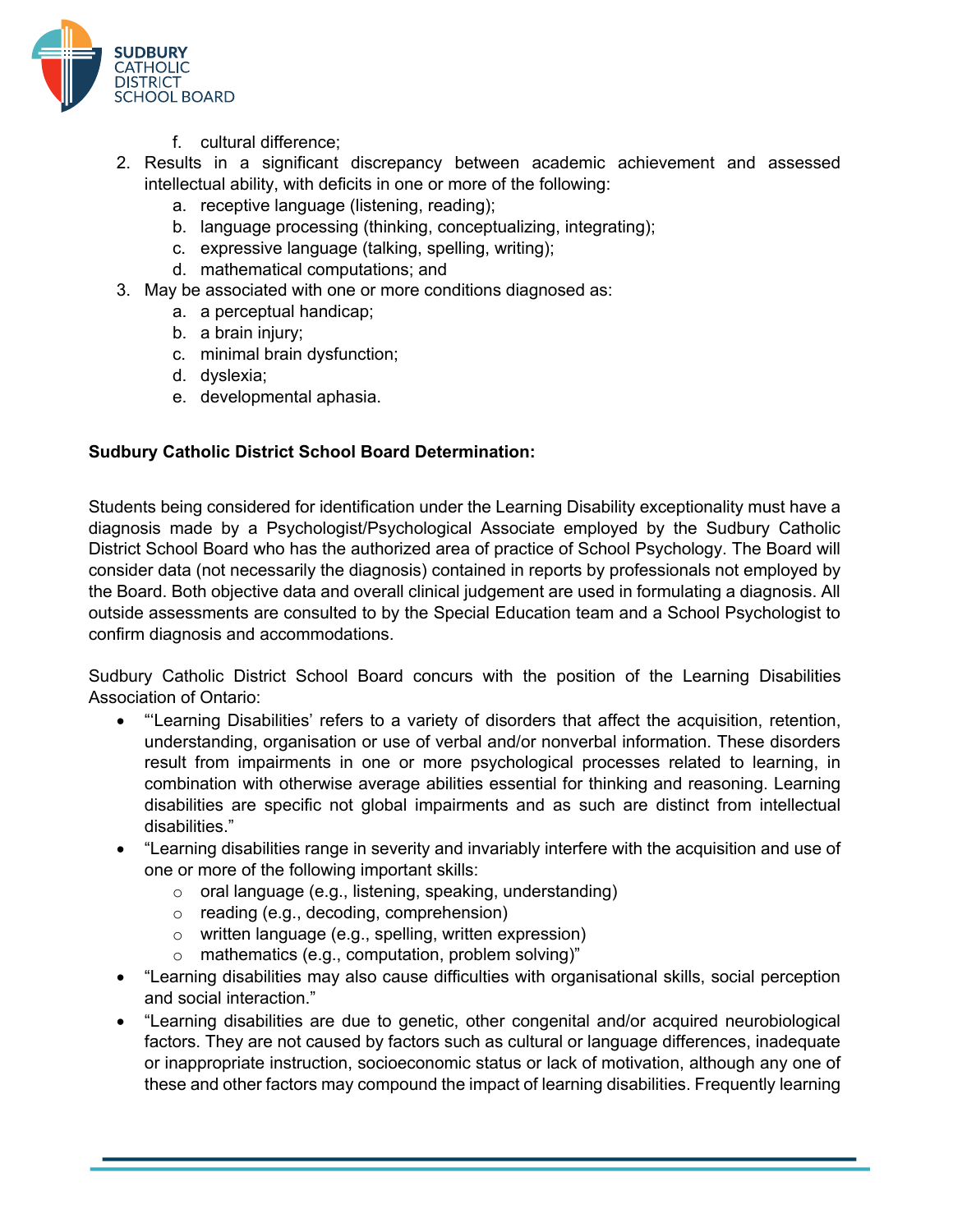

disabilities co-exist with other conditions, including attentional, behavioural and emotional disorders, sensory impairments or other medical conditions."

The results of the assessment must have been communicated to the parent(s) by the Psychologist/Psychological Associate prior to the IPRC meeting.

## **Intellectual**

#### **GIFTEDNESS**

## **Ministry of Education Definition:**

An unusually advanced degree of general intellectual ability that requires differentiated learning experiences of a depth and breadth beyond those normally provided in the regular school program to satisfy the level of educational potential indicated.

## **Sudbury Catholic District School Board Determination:**

Students being considered for identification under the Giftedness exceptionality must have:

- assessed higher order thinking abilities (Verbal Comprehension Index and Fluid Reasoning) as measured on the WISC-V at or above the 98th percentile; and
- commensurate academic abilities; and
- been assessed or those results reviewed by a Psychologist/Psychological Associate employed by the Sudbury Catholic District School Board who has the authorized area of practice of School.

The results of the assessment must have been communicated to the parent(s) by the Psychologist/Psychological Associate prior to the IPRC meeting.

## **MILD INTELLECTUAL DISABILITY**

#### **Ministry of Education Definition:**

A learning disorder characterized by:

- 1. An ability to profit educationally within a regular class with the aid of considerable curriculum modification and supportive service;
- 2. An inability to profit educationally within a regular class because of slow intellectual development;
- 3. A potential for academic learning, independent social adjustment, and economic self-support.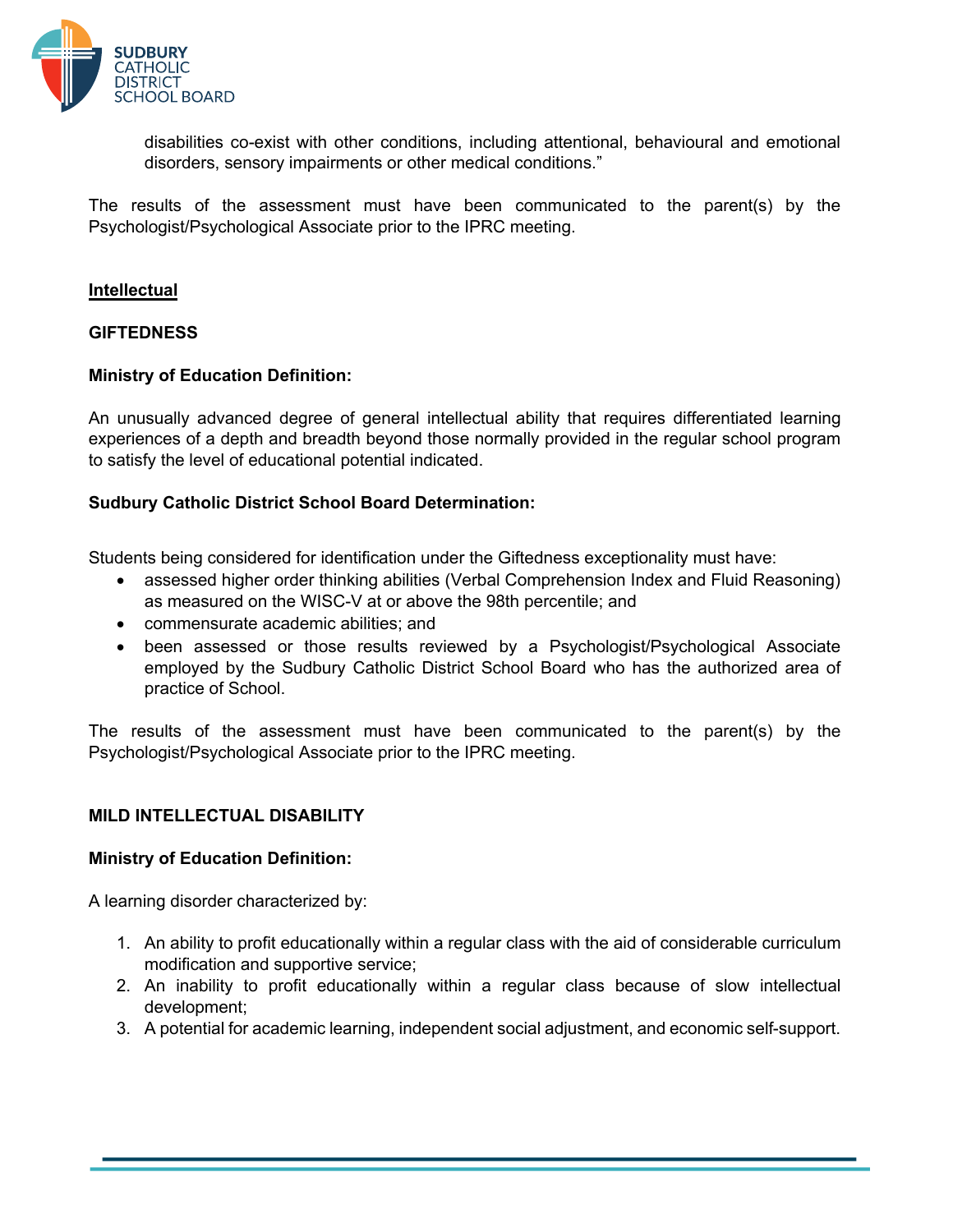

## **Sudbury Catholic District School Board Determination:**

Students to be considered for identification under the Mild Intellectual Disability exceptionality must meet the following criteria:

- a) a psychological assessment completed/consulted by a Psychologist/Psychological Associate employed by the Sudbury Catholic District School Board indicating that the student's intellectual and adaptive functioning lie in the mild intellectual disability range;
- b) difficulty learning and understanding new concepts;
- c) able to meet limited Ontario Curriculum expectations with support;
- d) requires modified and/or alternative curriculum;
- e) has the potential for academic learning, social adjustment, and economic self-support;
- f) cognitive abilities fall within the 55 to 70 (+/-5) range; academic and social skills <70 to 75 range.
- g) All outside assessments are consulted to by the Special Education team and a School Psychologist to confirm diagnosis and accommodations.

The results of the assessment must have been communicated to the parent(s) by the Psychologist/Psychological Associate prior to the IPRC meeting.

## **DEVELOPMENTAL DISABILITY**

## **Ministry of Education Definition:**

A severe learning disorder characterized by:

- 1. An inability to profit from a special education program for students with mild intellectual disabilities because of slow intellectual development;
- 2. An ability to profit from a special education program that is designed to accommodate slow intellectual development;
- 3. A limited potential for academic learning, independent social adjustment, and economic selfsupport.

## **Sudbury Catholic District School Board Determination:**

Students to be considered for identification under the Developmental Disability exceptionality must have a diagnosis made by a Psychologist/Psychological Associate employed by the Sudbury Catholic District School Board, and/or an independent Regulated Health Care Professional as follows:

Developmental Disability – Mild

- assessed by a Regulated Health Care Professional to have a mild level of general intellectual disability with delays in adaptive functioning
- abilities and skills estimated to fall within the 55 to 70  $(+/-5)$  range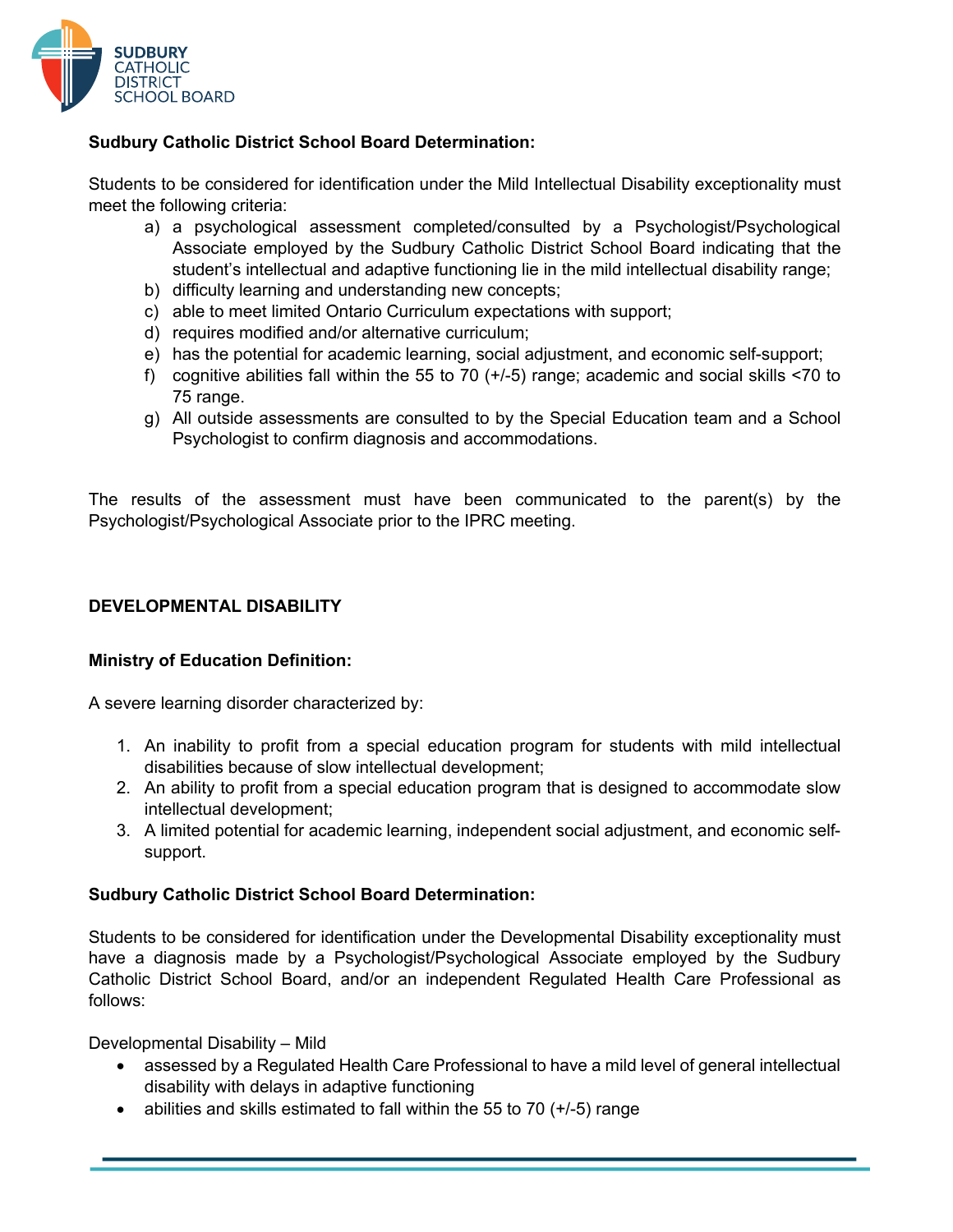

- able to meet limited Ontario Curriculum expectations with support
- need for alternative curriculum expectations.

Developmental Disability – Moderate

- assessed by a regulated qualified professional to a moderate level of general intellectual disability with delays in adaptive functioning
- abilities and skills estimated to fall within the 40 to 55 range
- difficulties with impulse control, social interaction skills, some independent living skills and limited means of communication;
- working exclusively on alternative curriculum expectations.

Developmental Disability – Severe to Profound

- assessed to have severe to profound level of general intellectual disability with delays in adaptive functioning
- abilities and skills to fall within the 25 to 40 range or lower
- great difficulty with impulse control and behaviour management, communication, social interactions and daily living skills
- working exclusively on alternative curriculum expectations
- limited potential for academic learning, social adjustment, and economic self-support.

The results of the assessment must have been communicated to the parent(s) by the Psychologist/Psychological Associate prior to the IPRC meeting.

## **PHYSICAL DISABILITY**

## **Ministry of Education Definition:**

A condition of such severe physical limitation or deficiency as to require special assistance in learning situations to provide the opportunity for educational achievement equivalent to that of pupils without exceptionalities who are of the same age or development level.

## **Sudbury Catholic District School Board Determination:**

Students to be considered for identification under the Physical Disability exceptionality must:

- have a medical diagnosis by a Regulated Health Care Professional; and
- require the additional support of physiotherapy; and
- require support of occupational therapy, and in many cases, speech-language pathology.

In most instances, the student will have been involved with the Children's Treatment Centre or similar service and will require support for limitations in mobility and activities of daily living. Students who have a medically diagnosed severe chronic health condition affecting their ability to access the Ontario Curriculum may be considered for identification under this exceptionality.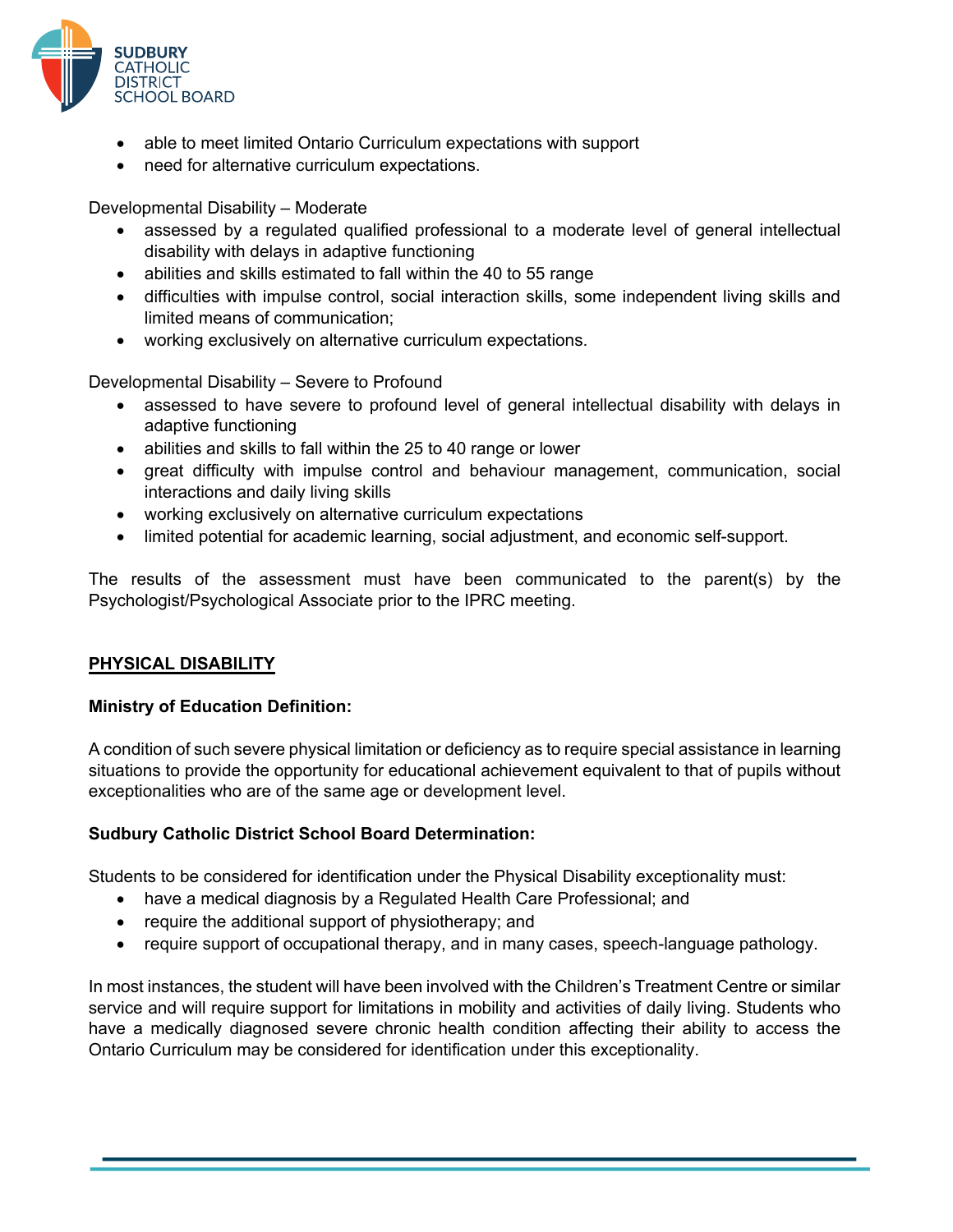

## **BLIND AND LOW VISION**

## **Ministry of Education Definition:**

A condition of partial or total impairment of sight or vision that even with correction affects educational performance adversely.

## **Sudbury Catholic District School Board Determination:**

Students to be considered for identification under the Bind and Low Vision category must:

- meet the legal definition of legally blind which is 20/200 best corrected vision or less than 20 degree field of vision; or
- meet the legal definition of low vision which is 20/70 best corrected vision; or
- have vision difficulties of such a significant impact on their educational progress that they require extensive accommodations and assistance.

#### **Multiple**

## **MULTIPLE EXCEPTIONALITIES**

## **Ministry of Education Definition:**

A combination of learning or other disorders, impairments, or physical disabilities that is of such a nature as to require, for educational achievement, the services of one or more teachers holding qualifications in special education and the provision of support services appropriate for such disorders, impairments, or disabilities.

## **Sudbury Catholic District School Board Determination:**

• Diagnosis by a Regulated Health Care Professional as having two or more severe conditions

## **Assessments from Outside Agencies:**

When an assessment is completed by an outside agency, the assessment is to be shared with the Special Education Consultant so that it can be consulted by the appropriate professional. All psychological assessments are reviewed by a psychologist who has the authorized area of practice of School to confirm diagnosis and accommodations. All speech-language pathology assessments are reviewed by the school Board's Speech-Language Pathologist.

- For all new outside assessments:
	- $\circ$  Written consult must be obtained from family/quardian to have the assessment reviewed. If consult is not obtained, the assessment cannot be accepted.
	- $\circ$  The Special Education consultant will consult with the appropriate professional who will confirm the exceptionality and the accommodations.
	- $\circ$  The information will be shared with the school and the family.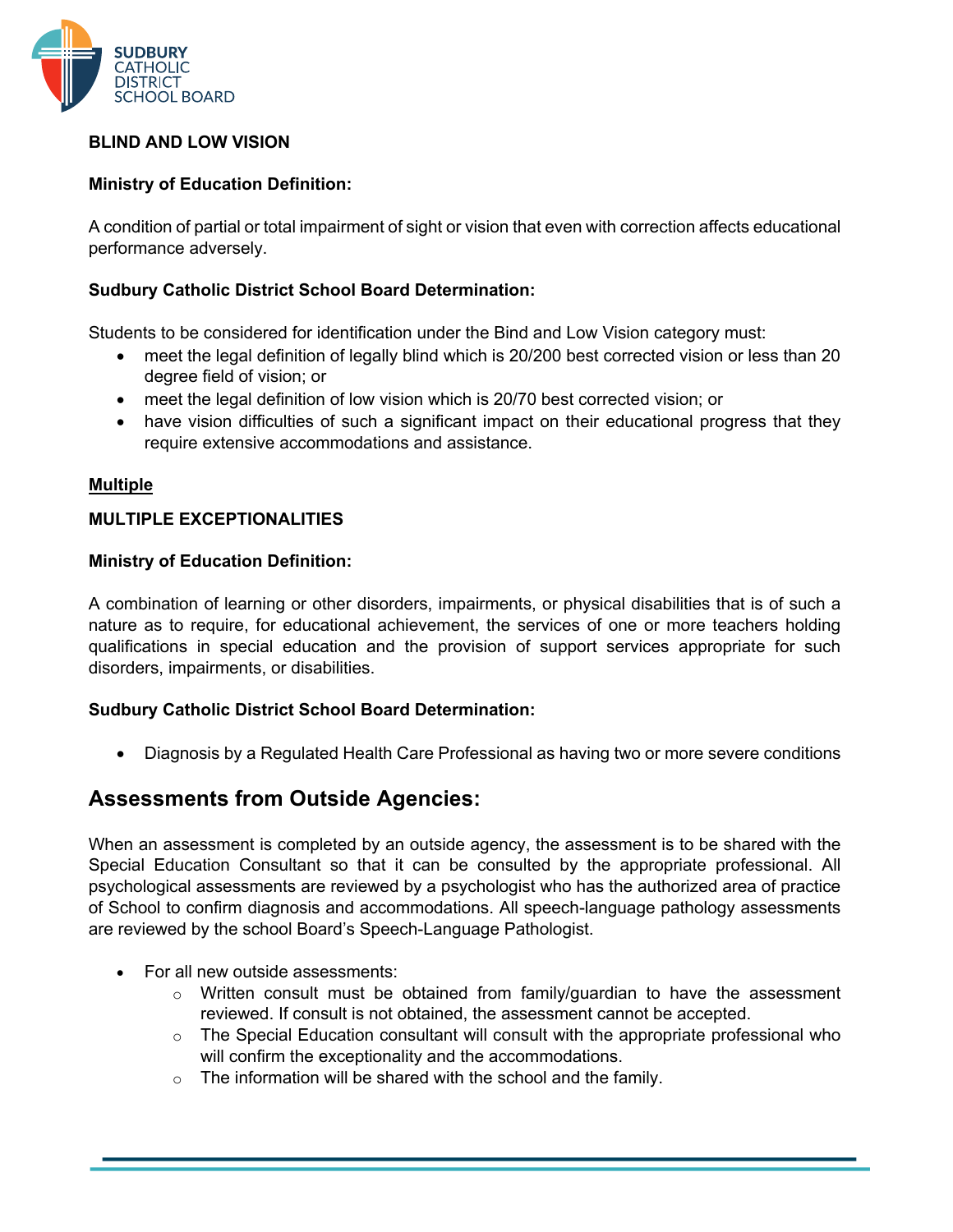

## **What is a special education program?**

A special education program is defined in the Education Act as an educational program that:

- Is based on and modified by the results of continuous assessment and evaluation; and
- Includes a plan (called an Individual Education Plan or IEP) containing specific objectives and an outline of special education services that meet the needs of the exceptional pupil.

#### **What are special education services?**

Special education services are defined in the Education Act as the facilities and resources, including support personnel and equipment, necessary for developing and implementing a special education program.

## **What is an IEP?**

The IEP, and Individual Education Plan, must be developed for your child, in consultation with you. It must include:

- Specific educational expectations;
- An outline of the special education program and services that will be received;
- A statement about the methods by which your child's progress will be reviewed; and
- For students 14 years and older (except those identified as exceptional solely on the basis of giftedness), a plan for transition to appropriate post-secondary school activities, such as work, further education, and community living.

The IEP must be completed within 30 school days after your child has been placed in the program, and the principal must ensure that you receive a copy of it.

## **How is an IPRC meeting requested?**

The principal of your child's school:

- Must request an IPRC meeting for your child, upon receiving your written request;
- May, with written notice to you, refer your child to an IPRC when the principal and the child's teacher or teachers believe that your child may benefit from a special education program.

Within 15 days of receiving your request, or giving you notice, the principal must provide you with a copy of this guide and a written statement of approximately when the IPRC will meet.

#### **May parents attend the IPRC meeting?**

Regulation 181/98 entitles parents and pupils 16 years of age or older:

- To be present at and participate in all committee discussions about your child; and
- To be present when the committee's identification and placement decision is made.

## **Who else may attend an IPRC meeting?**

• The principal of your child's school;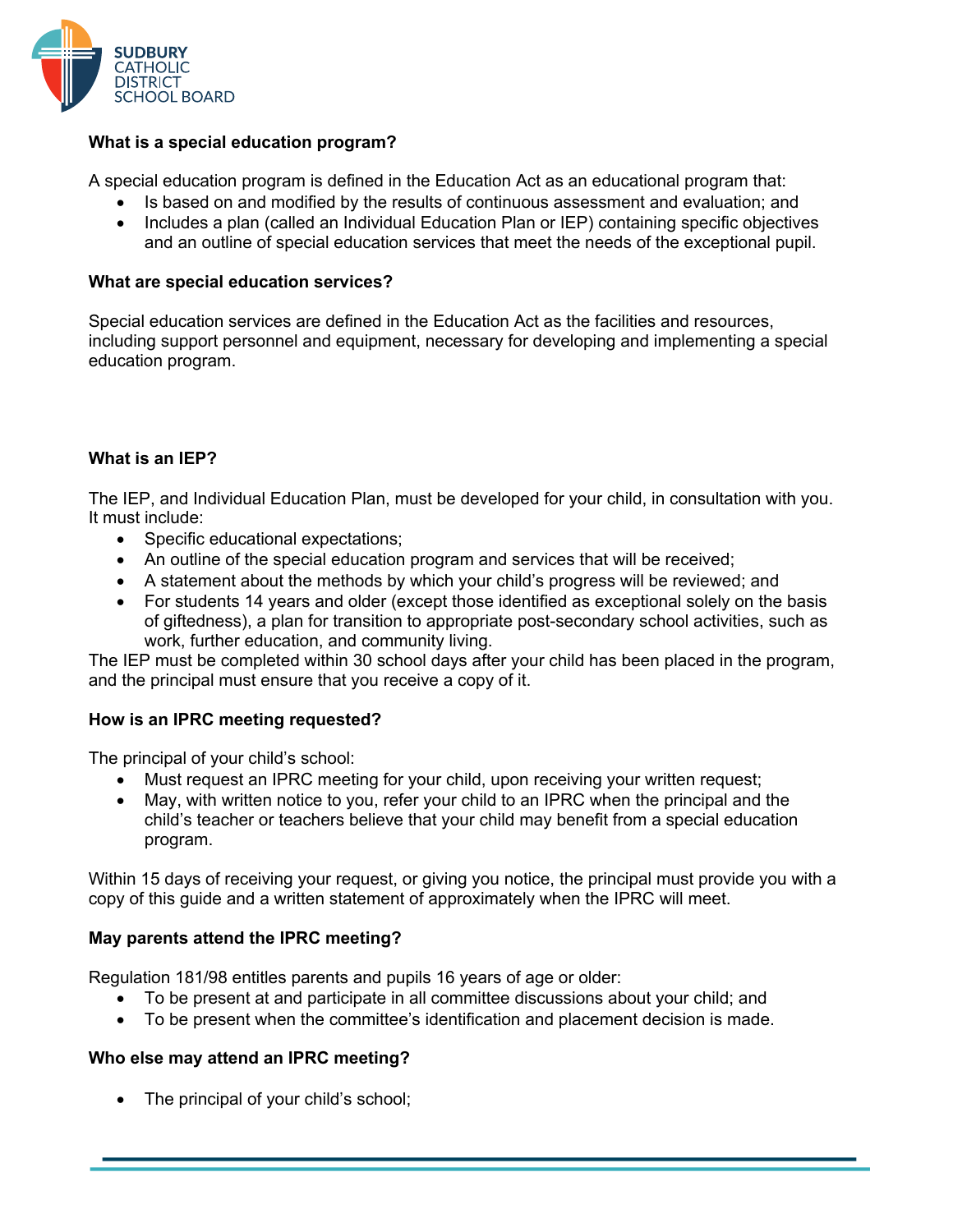

- Other resource people such as your child's teacher, school special education staff, Learning Support Services staff, Superintendent of School Effectiveness, or the representative of an agency, who may provide further information or clarification;
- Your representative that is, a person who may support you or speak on behalf of you or your child; and
- An interpreter, if one is required. (You may request the services of an interpreter through the principal of your child's school.)

## **Who may request that others attend?**

Either you or the principal of your child's school may make a request for the attendance of others at the IPRC meeting.

## **What information will parents receive about the IPRC meeting?**

At least 10 days in advance of the meeting, the chair of the IPRC will provide you with written notification of the meeting and an invitation to attend the meeting as an important partner in considering your child's placement. This letter will notify you of the date, time, and place of the meeting, and it will ask you to indicate whether you will attend.

Before the IPRC meeting occurs, you will receive a written copy of any information about your child that the chair of the IPRC has received. This may include the results of assessments or a summary of information.

## **What if parents are unable to make the scheduled meeting?**

If you are unable to make the scheduled meeting, you may;

- Contact the school principal to arrange an alternative date or time; or
- Let the school principal know you will not be attending, and as soon as possible after the meeting, the principal will forward to you, for your consideration and signature, the IPRC's written statement of decision noting the decision of identification and placement and any recommendations regarding special education programs and services.

## **What happens at an IPRC meeting?**

- The chair introduces everyone and explains the purpose of the meeting.
- The IPRC will review all available information about your child. They will:
	- Consider an educational assessment of your child;
	- Consider, subject to the provisions of the Health Care Consent Act, 1986, a health or psychological assessment of your child conducted by a qualified practitioner if they feel that such an assessment is required to make a correct identification or placement decision;
	- Interview your child, with your consent if your child is less than 16 years of age, if they feel it would be useful to do so; and
	- Consider any information that you submit about your child or that your child submits if he or she is 16 years of age or older.
- The committee may discuss any proposal that has been made about a special education program or special education services for the child. Committee members will discuss any such proposal at your request, or at the request of your child if the child is 16 years of age or older.
- You are encouraged to ask questions and join in the discussion.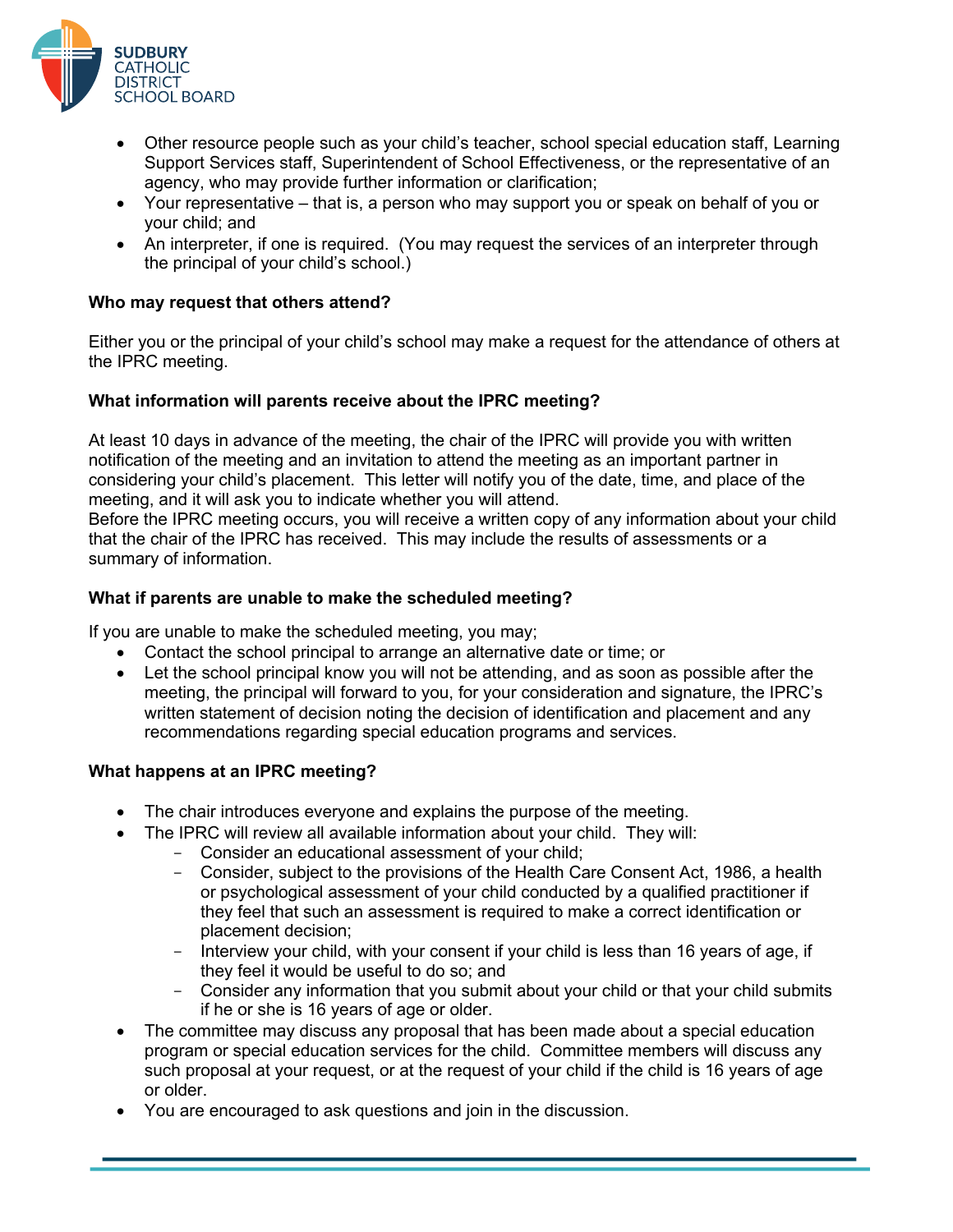

• Following the discussion, after all the information has been presented and considered, the committee will make its decision.

## **What will the IPRC consider in making its placement decision?**

Before the IPRC can consider placing your child in a special education class, it must consider whether placement in a regular class, with appropriate special education services, will meet your child's needs, and be consistent with your preferences.

If, after considering all of the information presented to it, the IPRC is satisfied that placement in a regular class will meet your child's needs and that such a decision is consistent with your preferences, the committee will decide in favour of placement in a regular class with appropriate special education support. If the committee decides that your child should be placed in a special education class, it must state the reasons for that decision in its written statement of decision.

## **What will the written statement of decision include?**

The IPRC's written statement of decision will state:

- Whether the IPRC has identified your child as exceptional;
- Where the IPRC has identified your child as exceptional;
	- The categories and definitions of any exceptionalities identified, as they are defined by the Ministry of Education and Training;
	- The IPRC's description of your child's strengths and needs;
	- The IPRC's placement decision; and
	- The IPRC's recommendations regarding a special education program and special education support;
- Where the IPRC has decided that your child should be placed in a special education class, the reasons for that decision.

## **What happens after the IPRC has made its decision?**

- If you **agree** with the IPRC decision, you will be asked to indicate, by signing your name, that you agree with the identification and placement decisions made by the IPRC. The statement of decision may be signed at the IPRC meeting or taken home and returned.
- If the IPRC has identified your child as an exceptional pupil and you **have agreed** with the IPRC identification and placement decision, the board will promptly notify the principal of the school at which the special education program is to be provided, of the need to develop an Individual Education Plan (IEP) for your child.

## **Once a child has been placed in a special education program, can the placement be reviewed?**

- A review IPRC meeting will be held within the school year, unless the principal of the school at which the special education program is being provided receives written notice from you, the parent, dispensing with the annual review.
- You may request a review IPRC meeting any time after your child has been in a special education program for 3 months.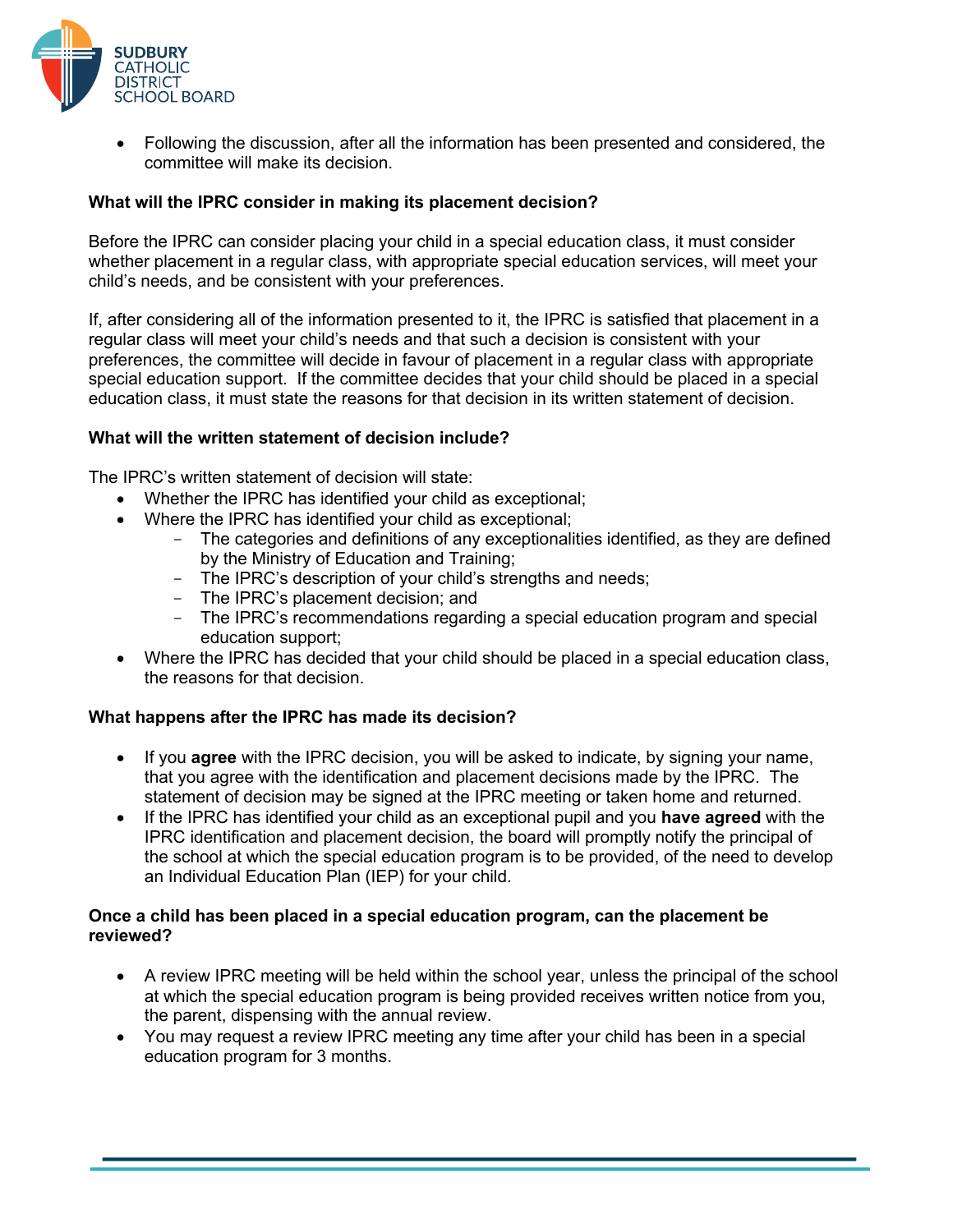

## **What does a review IPRC consider and decide?**

- With your written permission, the IPRC conducting the review will consider the progress your child has made in relation to the IEP. It will consider the same type of information that was originally considered by the IPRC, as well as any new information.
- The IPRC will review the placement and identification decisions and decide whether they should be continued or whether a different decision should now be made.

#### **What can parents do if they disagree with the IPRC decision?**

- If you **do not agree** with either the identification or placement decision made by the IPRC, you may;
	- Within 15 days of receipt of the decision, request that the IPRC hold a second meeting to discuss your concerns; or
	- Within 30 days of receipt of the decision, file a notice of appeal with the Director of Education and Secretary to the Board, Sudbury Catholic District School Boar, 165A D'Youville Street, Sudbury, Ontario, P3C 5E7.
- If you **do not agree** with the decision after the second meeting, you may file a notice of appeal within 15 days of your receipt of the decision.

If you do not consent to the IPRC decision but you do not appeal it, the board will instruct the principal to implement the IPRC decision.

## **How do I appeal an IPRC decision?**

If you disagree with the IPRC's identification of your child as exceptional or with the placement decision of the IPRC, you may within 30 days of receipt of the original decision or within 15 days of receipt of the decision from the second meeting described above, give written notification of your intention to appeal the decision to the Director of Education and Secretary to the Board, Sudbury Catholic District School Board, 165A D'Youville Street, Sudbury, Ontario, P3C 5E7. The notice of appeal must:

- Indicate the decision with which you disagree; and
- Include a statement that sets out your reasons for disagreeing.

## **What happens in the appeal process?**

The appeal process involves the following steps:

- The board will establish a special education appeal board to hear your appeal. The appeal board will be composed of three persons who have no prior knowledge of the matter under appeal, one of whom is to be selected by you, the parent.
- The chair of the appeal board will arrange a meeting to take place at a convenient time and place, but no later than 30 days after he or she has been selected (unless parents and board provide written consent to a later date.)
- The appeal board will receive the material reviewed by the IPRC and may interview any persons who may be able to contribute information about the matter under appeal.
- You, the parent, and your child, if he or she is 16 years old or over, are entitled to be present at, and to participate in, all discussions.
- The appeal board must make its recommendations within 3 days of the meeting ending. It may: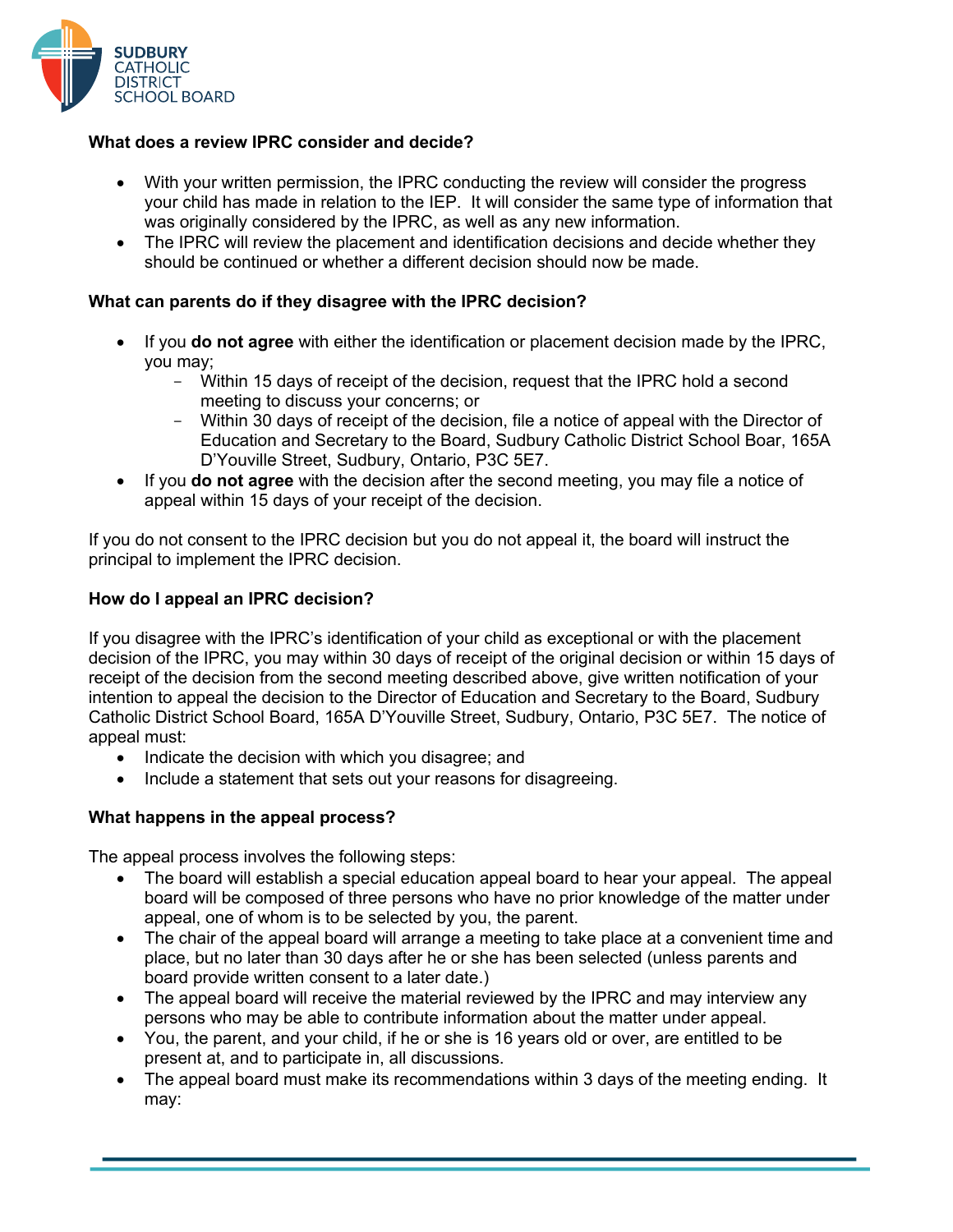

- Agree with the IPRC and recommend that the decision be implemented; or
- Disagree with the IPRC and make a recommendation to the board about your child's identification, placement, or both.
- The appeal board will report its recommendations in writing, to you and to the school board, providing the reasons for its recommendations.
- Within 30 days of receiving the appeal board's written statement, the school board will decide what action it will take with respect to the recommendations (boards are not required to follow the appeal board recommendation).
- You may accept the decision of the school board, or you may appeal to a Special Education Tribunal. You may request a hearing by writing to the secretary of the Special Educational Tribunal. Information about making an application to the tribunal will be included with the appeal board's decision.

## **What special education programs and supports are provided by the board?**

The Sudbury Catholic District School Board attempts to provide maximum growth and development opportunities of every pupil including those identified as exceptional.

The Learning Support Services Department is organized and operates to assist the community school in this challenging task. A team which includes academic consultants, psychometrists, attendance counsellor, speech language pathologist and communication disorder assistants provide specialized assistance to pupils and teachers. This team of professionals works in close cooperation with the community school, parents, public health personnel, superintendents and all pertinent community agencies to address the particular needs of exceptional pupils.

Every school has a Special Education Resource Teacher and/or Learning Support Teacher who assist(s) in providing special education support to exceptional pupils at their home schools and in their regular classrooms. Specialist Teachers, including a Teacher of the Visually Impaired, provide additional specialized support to exceptional students in all schools.

Pupils with more complex needs, who require modified or alternative programming, may be placed in a specialized classroom. These special classes are located in various community schools throughout our school system.

In cooperation with the Rainbow District School Board and Health Sciences North, the Sudbury Catholic District School Board provides specialized programs and services for pupils with severe physical disabilities at the Health Sciences North - Children's Treatment Centre.

#### **What organizations are available to assist parents?**

Many parent organizations are available both locally and provincially to provide information and support to parents of exceptional children. Some of these organizations are listed below.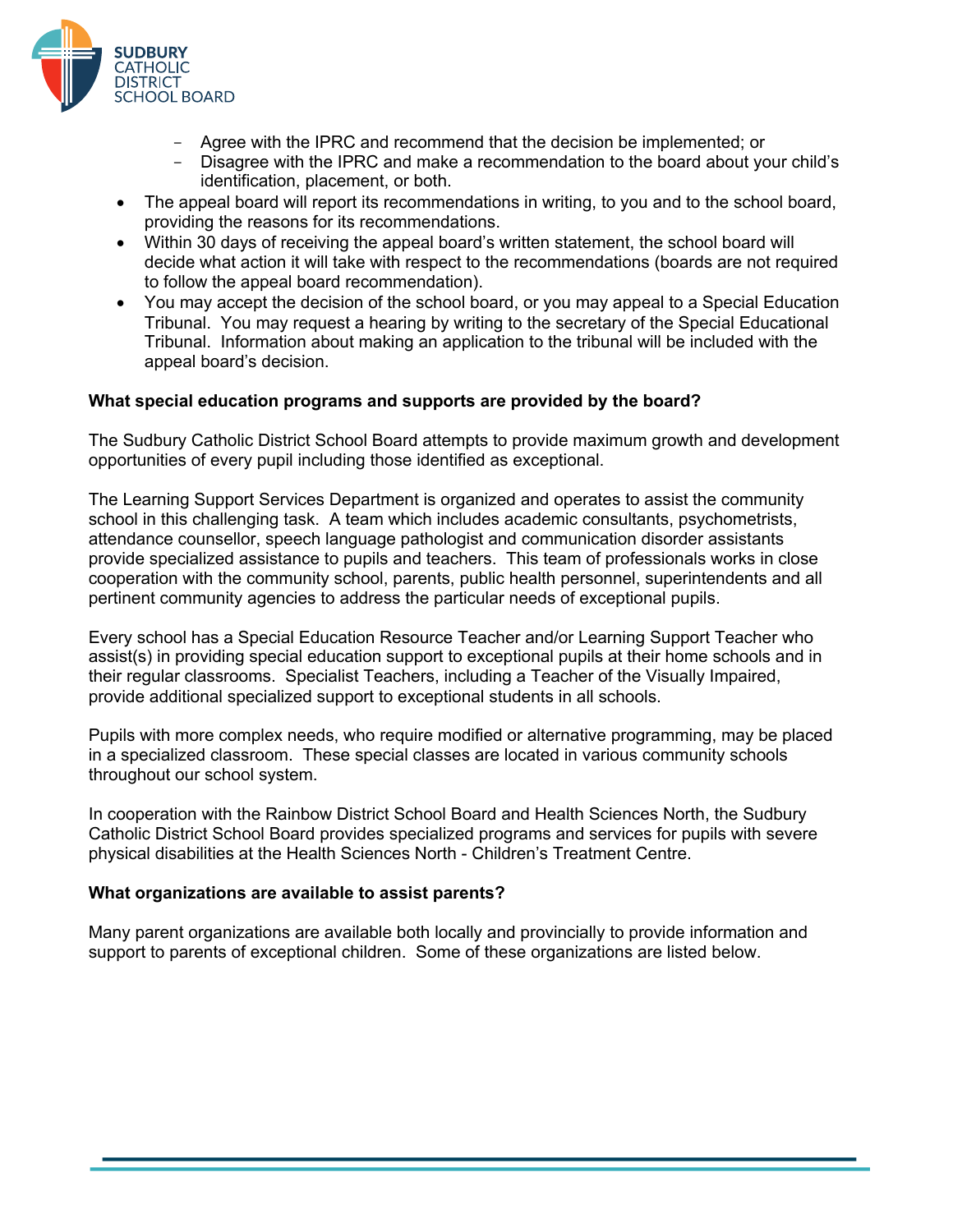

| <b>ADD/HD PARENT SUPPORT</b><br><b>GROUP</b><br><b>Centre for ADHD Awareness</b><br>Canada<br>574 Loach's Road Sudbury,<br>Ontario<br><b>P3E 2R1</b><br>705-523-4747                                             | <b>AUTISM SOCIETY OF</b><br><b>ONTARIO</b><br>(Child and Community<br><b>Resources)</b><br>662 Falconbridge Road<br>Sudbury, Ontario<br>P3A 4S4<br>705-222-5000 Ext. 2685 | <b>CANADIAN DIABETES</b><br><b>ASSOCIATION</b><br>(Sudbury and District B)<br>2141 Lasalle Blvd<br>Sudbury, Ontario<br>P3A 2A3<br>705-670-1993 |
|------------------------------------------------------------------------------------------------------------------------------------------------------------------------------------------------------------------|---------------------------------------------------------------------------------------------------------------------------------------------------------------------------|------------------------------------------------------------------------------------------------------------------------------------------------|
| <b>CANADIAN HEARING</b><br><b>SOCIETY (Sudbury)</b><br>1233 Paris Street<br>Sudbury, Ontario<br>P3E 3B6<br>705-522-1020                                                                                          | <b>CANADIAN MENTAL</b><br><b>HEALTH ASSOCIATION</b><br>111 Elm Street<br>Sudbury, Ontario<br>P3C 1T3<br>705-645-7252                                                      | THE CANADIAN NATIONAL<br><b>INSTITUTE FOR THE BLIND</b><br>303 York Street<br>Sudbury, Ontario<br><b>P3E 2A5</b><br>705-675-2468               |
| <b>CITY OF GREATER SUDBURY</b><br><b>DEVELOPMENTAL SERVICES</b><br>245 Mountain Street<br>Sudbury, Ontario<br>P3B 2T8<br>705-674-1451 Ext. 236                                                                   | <b>COMMUNITY LIVING</b><br><b>GREATER SUDBURY</b><br>303 York Street<br>Sudbury, Ontario<br><b>P3E 2A5</b><br>705-671-7181                                                | <b>DOWN SYNDROME</b><br><b>ASSOCIATION OF SUDBURY</b><br>705-522-8763                                                                          |
| <b>EPILEPSY SUDBURY -</b><br><b>MANITOULIN</b><br>303 York Street<br>Sudbury, Ontario                                                                                                                            | <b>LEARNING DISABILITIES</b><br><b>ASSOCIATION OF</b><br><b>SUDBURY</b><br>P.O. Box 21038                                                                                 | <b>PARENTS ASSOCIATION</b><br><b>FOR THE PHYSICALLY</b><br><b>CHALLENGED</b><br>1204 St. Jerome Street                                         |
| P3B 245<br>705-688-0188                                                                                                                                                                                          | 1935 Paris Street, Plaza 69<br>Sudbury, Ontario<br>705-522-0100                                                                                                           | Sudbury, Ontario<br>P3A 2V9<br>705-523-7337                                                                                                    |
| <b>SUDBURY REGIONAL</b><br><b>COUNCIL OF CATHOLIC</b><br><b>SCHOOLS ASSOCIATION</b><br><b>Sudbury District Catholic School</b><br>Board<br>165A D'Youville Street<br>Sudbury, Ontario<br>P3C 5E7<br>705-673-5620 | <b>TOURETTE SYNDROME</b><br><b>FOUNDATION OF CANADA</b><br>705-523-2242                                                                                                   | <b>ONTARIO HUMAN RIGHTS</b><br><b>COMMISSION</b><br>www.ohrc.on.ca<br>7-800-387-9080                                                           |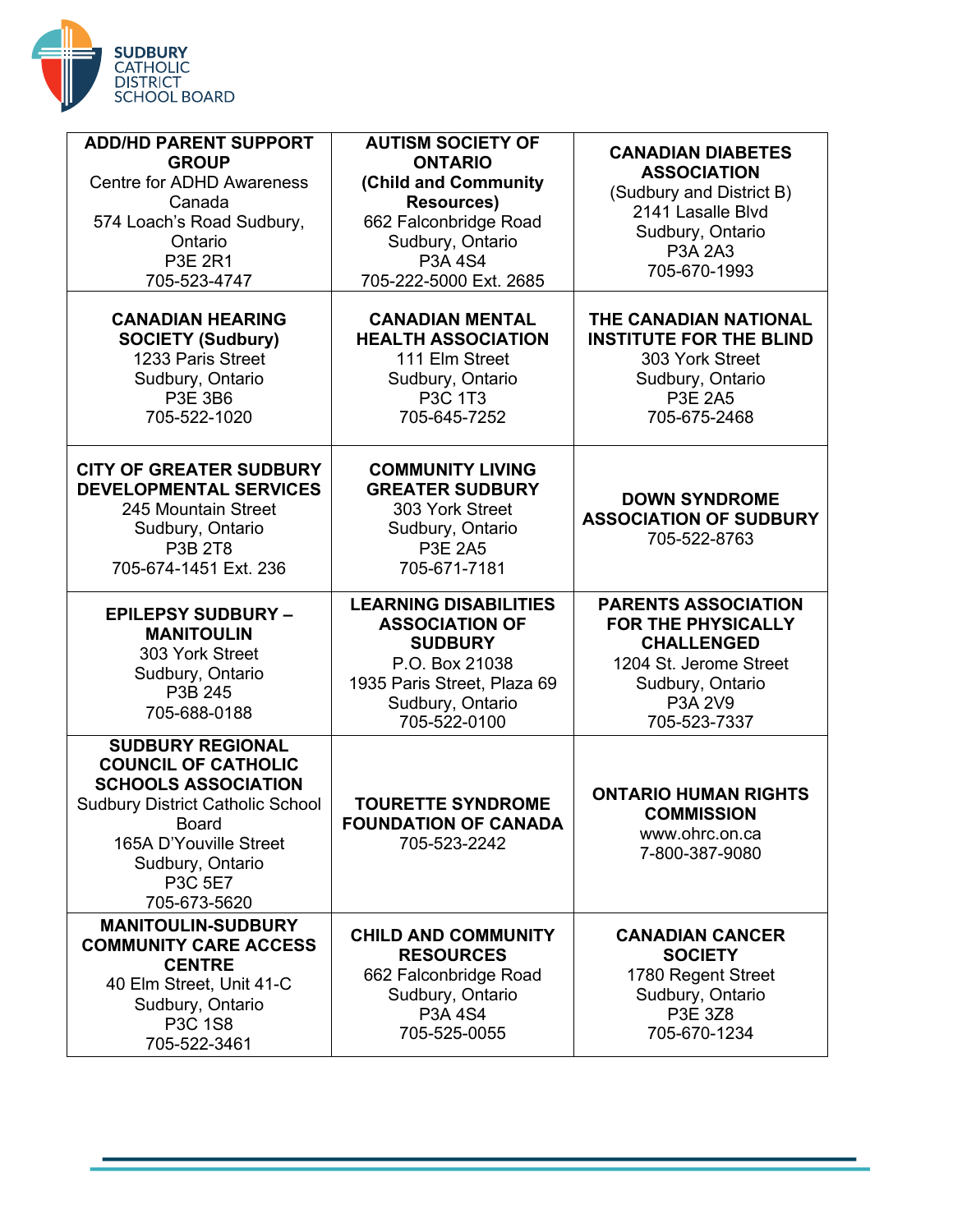

| <b>SUDBURY DISTRICT HEALTH</b><br><b>UNIT CLINICAL SERVICES</b><br>1300 Paris Street<br>Sudbury, Ontario<br>P3E 3A3<br>705-522-9200 | <b>CHILDREN'S COMMUNITY</b><br><b>NETWORK</b><br>319 Lasalle Blvd.<br>Sudbury, Ontario<br><b>P3A 1W7</b><br>705-566-3416 | <b>SUDBURY SOCIAL</b><br><b>PLANNING COUNCIL</b><br>30 St. Anne Road<br>Sudbury, Ontario<br>P3C 5E1<br>705-675-3894 |
|-------------------------------------------------------------------------------------------------------------------------------------|--------------------------------------------------------------------------------------------------------------------------|---------------------------------------------------------------------------------------------------------------------|
| <b>N'SWAKOMOK NATIVE</b><br><b>FRIENDSHIP CENTRE</b><br>705-674-2128                                                                | <b>BETTER BEGINNINGS</b><br><b>BETTER FUTURES</b><br>705-671-1941                                                        |                                                                                                                     |
| <b>COMPASS</b><br>62 Frood Road, Suite 100<br><b>Sudbury Ontario</b><br><b>P3C 4Z3</b><br>705-525-1008                              |                                                                                                                          |                                                                                                                     |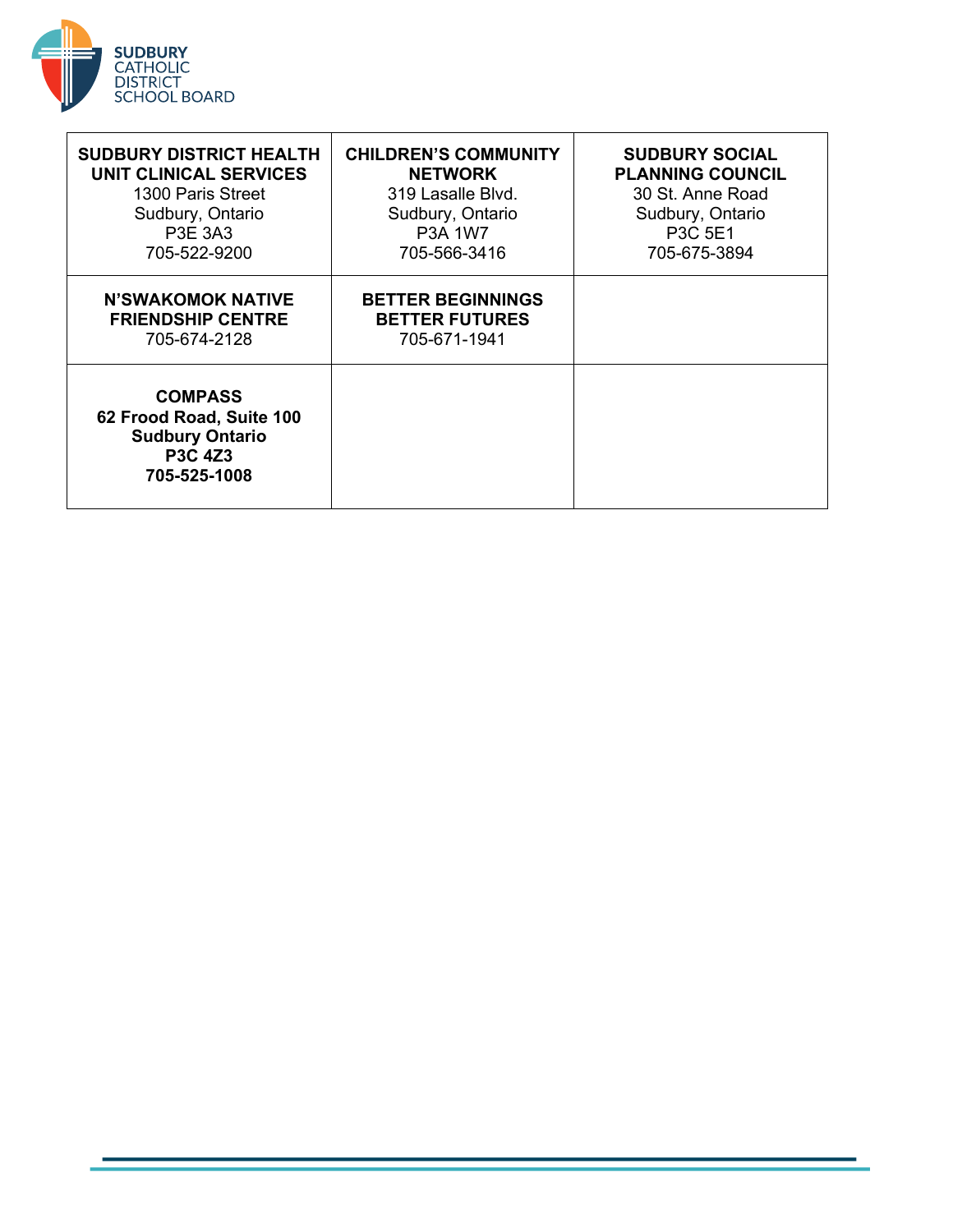

## **What are the ministry's provincial and demonstration schools?**

The ministry operates provincial and demonstration schools throughout Ontario for deaf, blind, deaf-blind, and severely learning-disabled students, as well as those with attention deficit hyperactivity disorder (ADHD). Residential programs are offered at the schools Monday to Friday, for students who live too far from school to travel daily.

## **School for the blind and deaf-blind W. Ross MacDonald School**

**\_\_\_\_\_\_\_\_\_\_\_\_\_\_\_\_\_\_\_\_\_\_\_\_\_\_\_\_\_\_\_\_\_\_\_\_\_\_\_\_\_\_\_\_\_\_\_\_\_\_\_\_\_\_\_\_\_\_\_\_\_\_\_\_\_\_\_\_\_\_\_\_\_\_\_\_\_\_\_** 350 Brant Avenue Brantford Ontario, N3T 3J9 Phone: 519-759-0730

## **Demonstration schools for English-speaking Theory Amethyst School Students with severe learning disabilities** 1090 Highbury Avenue **Including learning disabilities associated with** London, Ontario, N5Y 4V9 **ADHD** Phone: 519-453-4400

## **Sagonaska School Trillium School**

350 Dundas Street South 347 Ontario Street South Milton, Ontario, K8P 1B2 Milton, Ontario, L9T 3X9 Phone: 613-967-2830 Phone: 905-878-2851

#### **\_\_\_\_\_\_\_\_\_\_\_\_\_\_\_\_\_\_\_\_\_\_\_\_\_\_\_\_\_\_\_\_\_\_\_\_\_\_\_\_\_\_\_\_\_\_\_\_\_\_\_\_\_\_\_\_\_\_\_\_\_\_\_\_\_\_\_\_\_\_\_\_\_\_\_\_\_\_\_ Schools for the deaf**

**Ernest C. Drury School Robarts School Robarts School** 255 Ontario Street South 1090 Highbury Avenue, P.O Box 7360 Milton, Ontario, L9T 2M5 Station E Phone: 905-878-2851, TTY: 905-878-7195 London, Ontario, N5Y 4V9

350 Dundas Street West 350 Brant Avenue Belleville, Ontario, K8P 1B2 Brantford, Ontario, N3T 3J9 Phone/TTY: 613-967-2823 Phone: 519-759-0730

# **\_\_\_\_\_\_\_\_\_\_\_\_\_\_\_\_\_\_\_\_\_\_\_\_\_\_\_\_\_\_\_\_\_\_\_\_\_\_\_\_\_\_\_\_\_\_\_\_\_\_\_\_\_\_\_\_\_\_\_\_\_\_\_\_\_\_\_\_\_\_\_\_\_\_\_\_\_\_\_**

Phone/TTY: 519-453-4400

## **Sir James Whitney School W. Ross MacDonald School**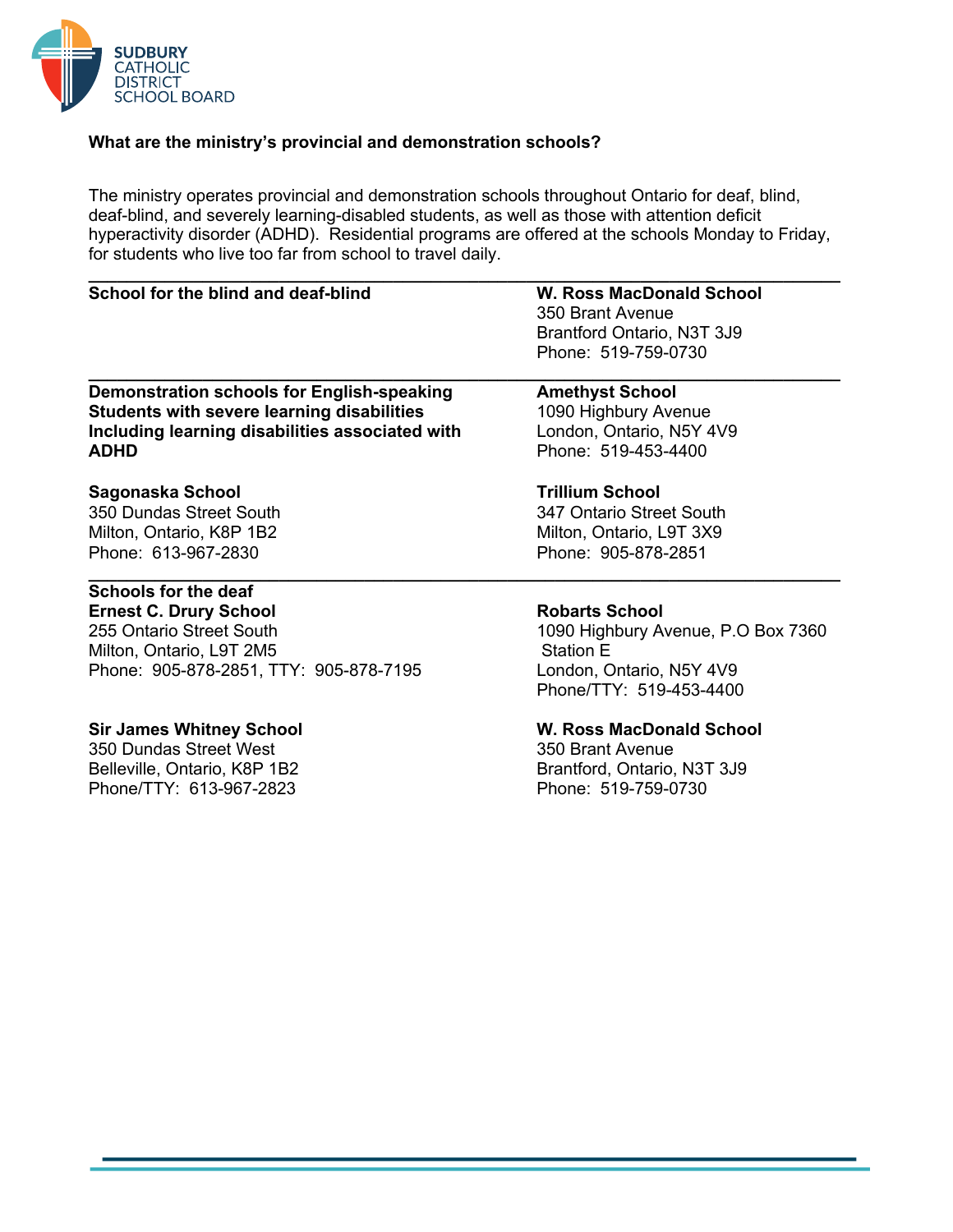

## **Where can parents obtain additional information?**

Additional information can be obtained from the Sudbury Catholic District School Board website www.sudburycatholicschools.ca and

#### **Superintendent of School Effectiveness Learning Support Services**

Sudbury Catholic District School Board<br>165A D'Youville Street 165A D'Youville Street 165A D'Youville Street 165A D'Youville Street Sudbury, Ontario, P3C 5E7 Sudbury, Ontario, P3C 5E7 Phone: 705-673-5620 Ext. 300 Phone: 705-673-5620 Ext. 204

**Special Education Consultant**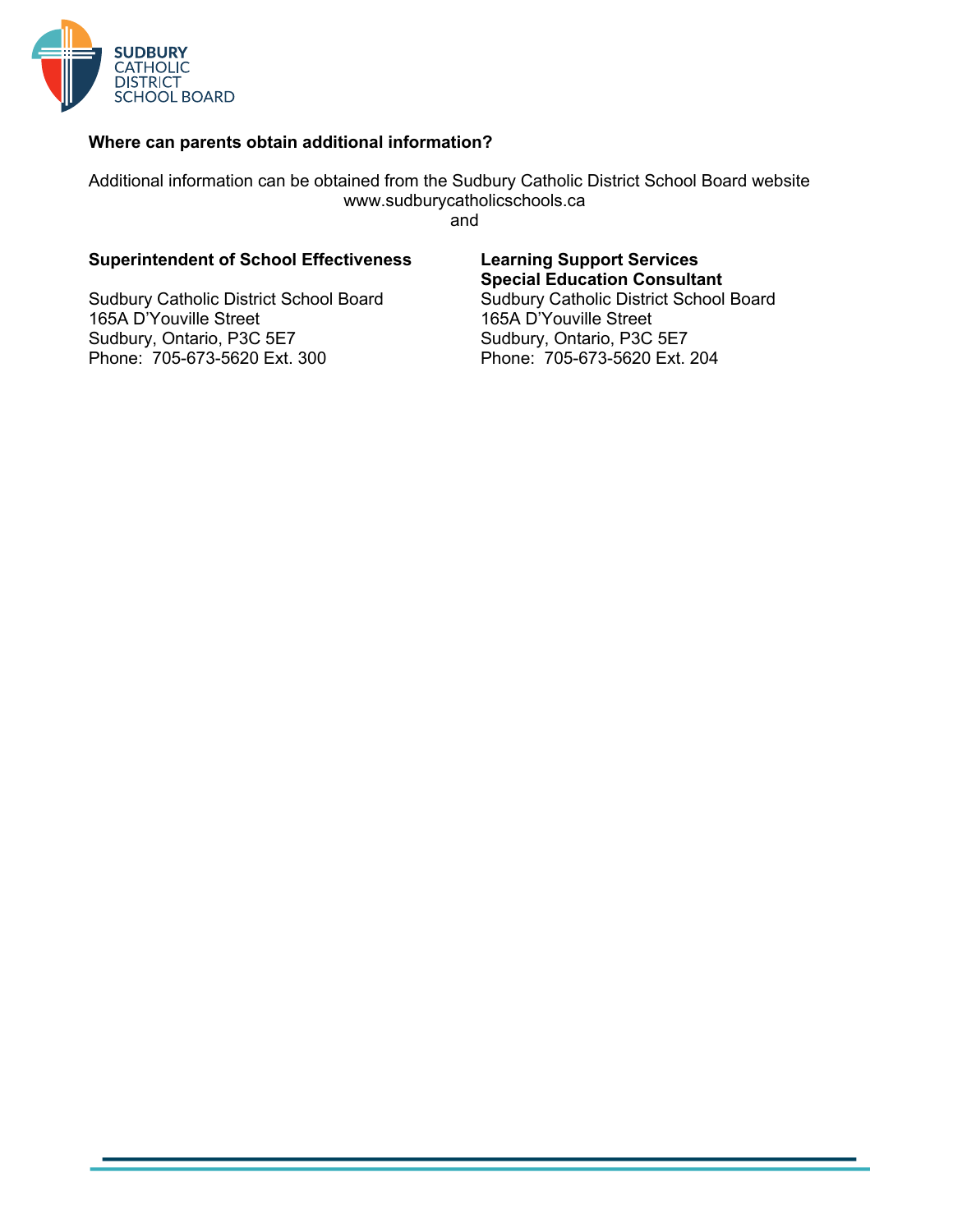

| <b>St. Anne School</b><br>4500 St. Michel<br><b>Street</b><br>Hanmer, Ontario<br><b>P3P 1M8</b><br>Phone: 705-969-<br>2101 | <b>St. Benedict</b><br><b>Elementary and St.</b><br><b>Benedict Catholic</b><br><b>Secondary School</b><br>2993 Algonquin Road<br>Sudbury, Ontario<br><b>P3E 4X5</b><br>Phone: 705-523-<br>9235 | <b>Bishop Alexander</b><br><b>Carter Secondary</b><br><b>School</b><br>539 Francis Street<br>Hanmer, Ontario<br><b>P3P 1E6</b><br>Phone: 705-969-<br>2212                            | <b>St. Charles College</b><br>1940 Hawthorn Drive<br>Sudbury, Ontario<br><b>P3A 1M8</b><br>Phone: 705-566-<br>9605 |
|----------------------------------------------------------------------------------------------------------------------------|-------------------------------------------------------------------------------------------------------------------------------------------------------------------------------------------------|--------------------------------------------------------------------------------------------------------------------------------------------------------------------------------------|--------------------------------------------------------------------------------------------------------------------|
| <b>St. Charles School</b><br>26 Charlotte Street<br>Chelmsford, Ontario<br><b>P0M 1L0</b><br>Phone: 705-855-<br>4955       | <b>St. David School</b><br>350 Jean Street<br>Sudbury, Ontario<br>P3C 2S8<br>Phone: 705-674-<br>4096                                                                                            | <b>St. Francis School</b><br>691 Lilac Street<br>Sudbury, Ontario<br><b>P3E 4E2</b><br>Phone: 705-674-<br>0701                                                                       | <b>Holy Cross</b><br>2997 Algonquin Road<br>Sudbury, Ontario<br><b>P3E 4X5</b><br>Phone: 705-586-<br>3686          |
| <b>Holy Trinity</b><br>1945 Hawthorne<br><b>Drive</b><br>Sudbury, Ontario<br><b>P3A 0C1</b><br>Phone: 705-470-<br>5123     | <b>Immaculate</b><br><b>Conception School</b><br>1748 Pierre Street<br>Val Caron, Ontario<br><b>P3N 1C5</b><br>Phone: 705-897-<br>4483                                                          | <b>St. James School</b><br>280 Anderson Drive<br>Lively, Ontario<br>P3Y 1M5<br>Phone: 705-692-<br>3974                                                                               | St. John School<br>181 William Street<br>Garson, Ontario<br>P3L 1T7<br>Phone: 705-693-<br>2213                     |
| St. Joseph School<br>8 St. Paul Street<br>Killarney, Ontario<br><b>P0M 2A0</b><br>Phone: 705-287-<br>2712                  | <b>St. Mark School</b><br>13 Church Street<br>Markstay, Ontario<br><b>P0M 2G0</b><br>Phone: 705-853-<br>4535                                                                                    | <b>Marymount</b><br><b>Elementary</b><br><b>Academy and</b><br><b>Marymount</b><br><b>Academy</b><br>165 D'Youville Street<br>Sudbury, Ontario<br>P3C 5E7<br>Phone: 705-674-<br>4231 | <b>St. Paul School</b><br>1 Edward Street<br>Coniston, Ontario<br><b>P0M 1M0</b><br>Phone: 705-694-<br>4482        |
| <b>Pius XII School</b><br>44 Third Avenue<br>Sudbury, Ontario<br>P3B 3P8<br>Phone: 705-566-<br>6080                        |                                                                                                                                                                                                 |                                                                                                                                                                                      |                                                                                                                    |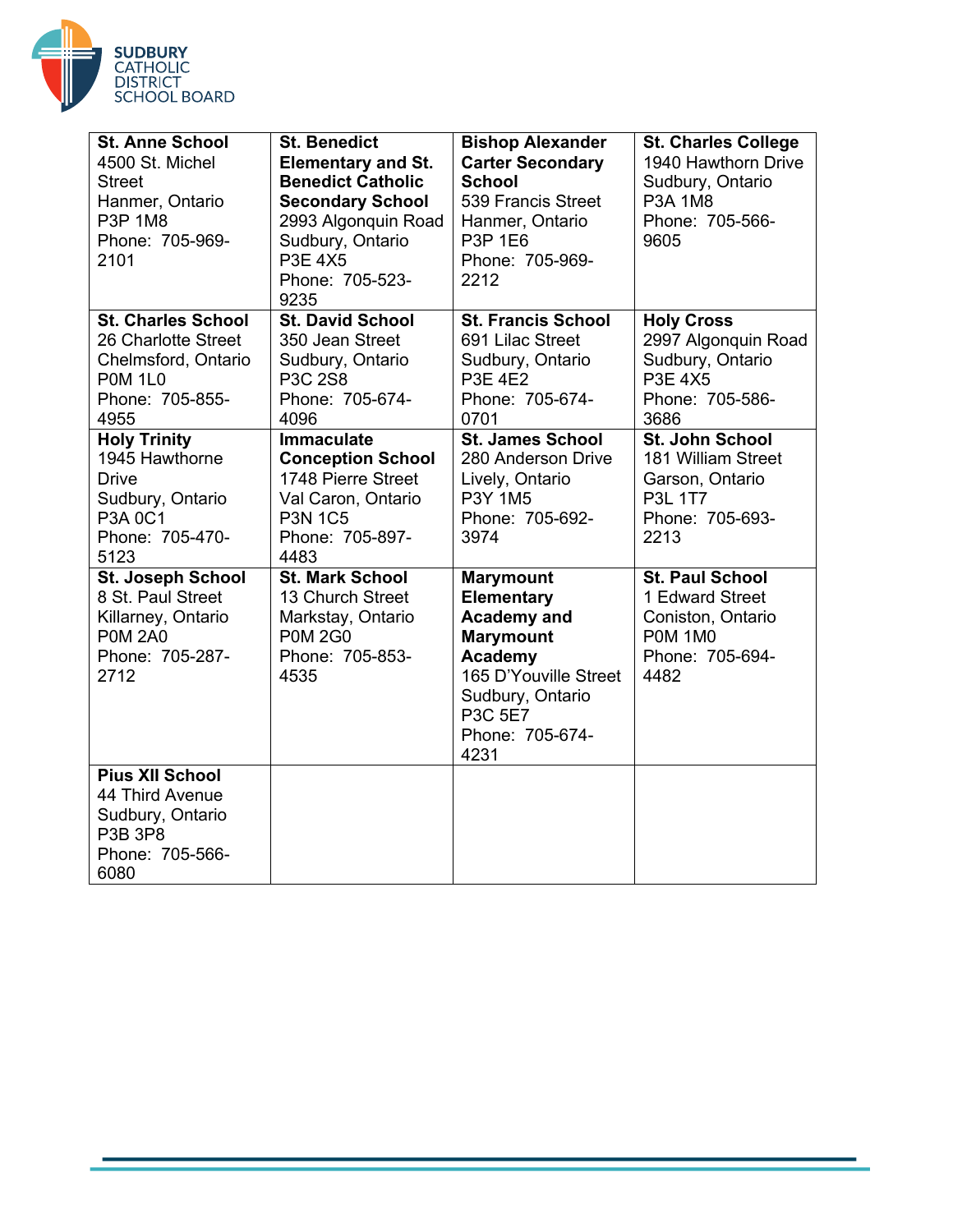

## **Addendum**

## During a Pandemic

## IPRC Process during Pandemic

Sudbury Catholic District School Board will continue to conduct annual reviews by IPRCs as set out under the Ontario Regulation 181/98 for all IPRCs during transition years and for those students in a special education classroom. We will conduct the IPRC meeting remotely.

All other IPRCs will either be dispensed with (with parental/guardian consent) for the year or will be held within three months of when schools reopen the following school year. If the parent/guardian dispenses with the IPRC they can still request a school team meeting after the start of the next school year.

Please note that per the regulation, a parent/guardian can give written notice dispensing with the annual review. In the event that there is an appeal of an IPRC decision, boards should also consider options for holding appeal board hearings remotely.

Request for waivers may be sent electronically, to be followed by a call requesting verbal consent and a follow-up electronic correspondence confirming the date and time the consent to waive (dispense) was verbally received.

IPRC Decisions must be provided to parent(s)/guardian(s) in writing as soon as possible after the decision has been made. This can be sent electronically, if secure.

If during the meeting the principal feels the meeting cannot continue due to a variety of reasons including the parent/guardian comfort or understanding of the meeting or further information is required, the principal can adjourn until a face to face meeting can occur.

## Individual Education Plans during Pandemic

Individual Education Plans continue during this time period. All accommodations that occur within a school building may not be appropriate during this time (E.g. preferential seating, etc) but the accommodation should remain on the IEP until school resumes.

School staff will continue to provide appropriate accommodations during this time.

Parent/Guardians are to electronically be sent an encrypted current IEP in order to be consulted about the IEP. Input can be:

- a) during a teleconference
- b) can be described verbally but a copy must be sent within 30 days after placement commences
- c) can be sent electronically if secure
	- a. If electronic copies cannot be sent, diarize to send hard copy when return to school